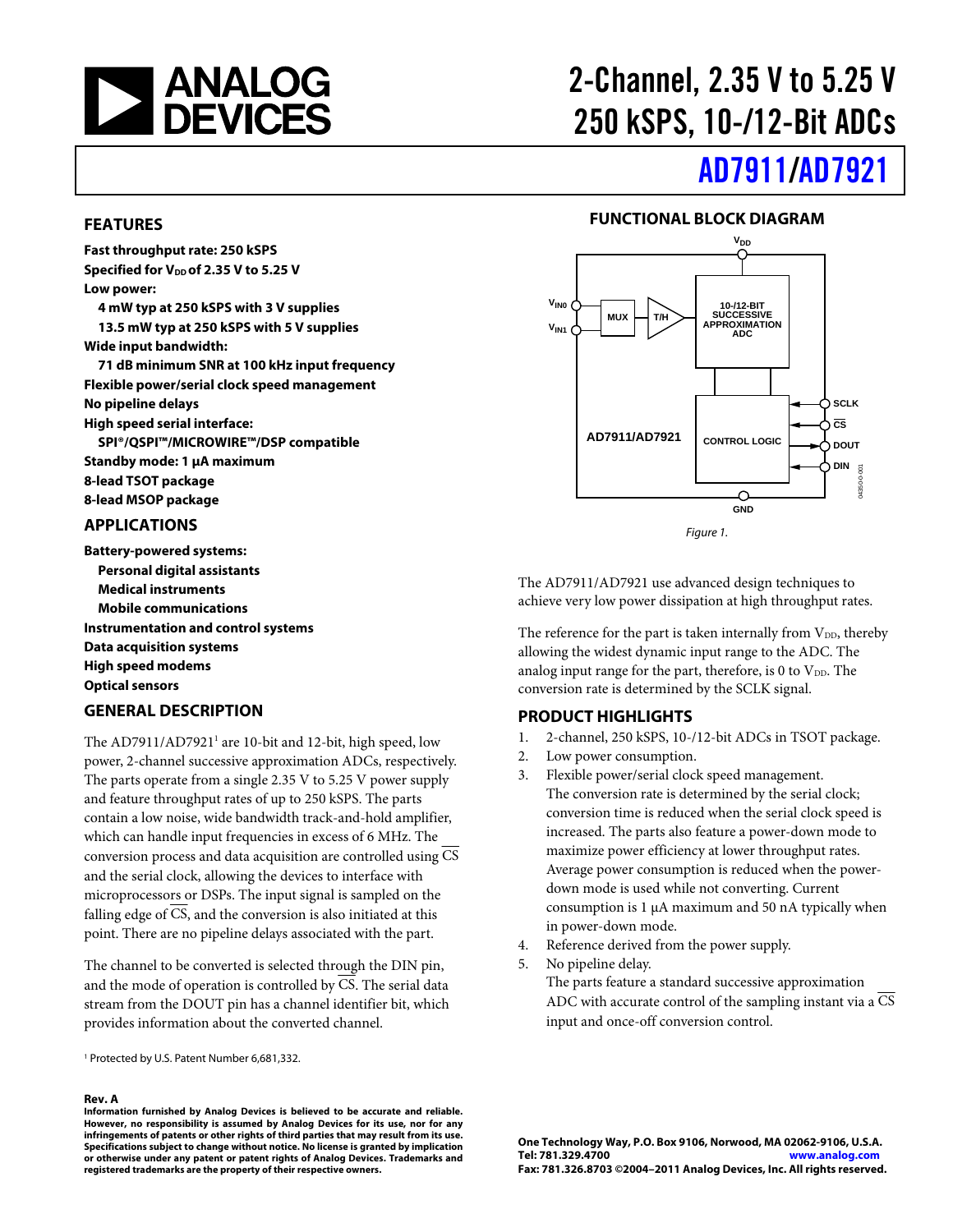### **TABLE OF CONTENTS**

| Pin Configurations and Function Descriptions  10 |
|--------------------------------------------------|
|                                                  |
|                                                  |
|                                                  |
|                                                  |
|                                                  |
|                                                  |

| 3              |  |
|----------------|--|
| 3              |  |
| 5              |  |
| 7              |  |
| 7              |  |
| 8              |  |
| 9              |  |
| 9              |  |
| l0             |  |
| $\overline{1}$ |  |
| 13             |  |
| l 5            |  |
| l 5            |  |
| 15             |  |
| 16             |  |

#### **REVISION HISTORY**

| $5/11$ —Rev. 0 to Rev. A |  |
|--------------------------|--|
|                          |  |
|                          |  |

4/04-Revision 0: Initial Version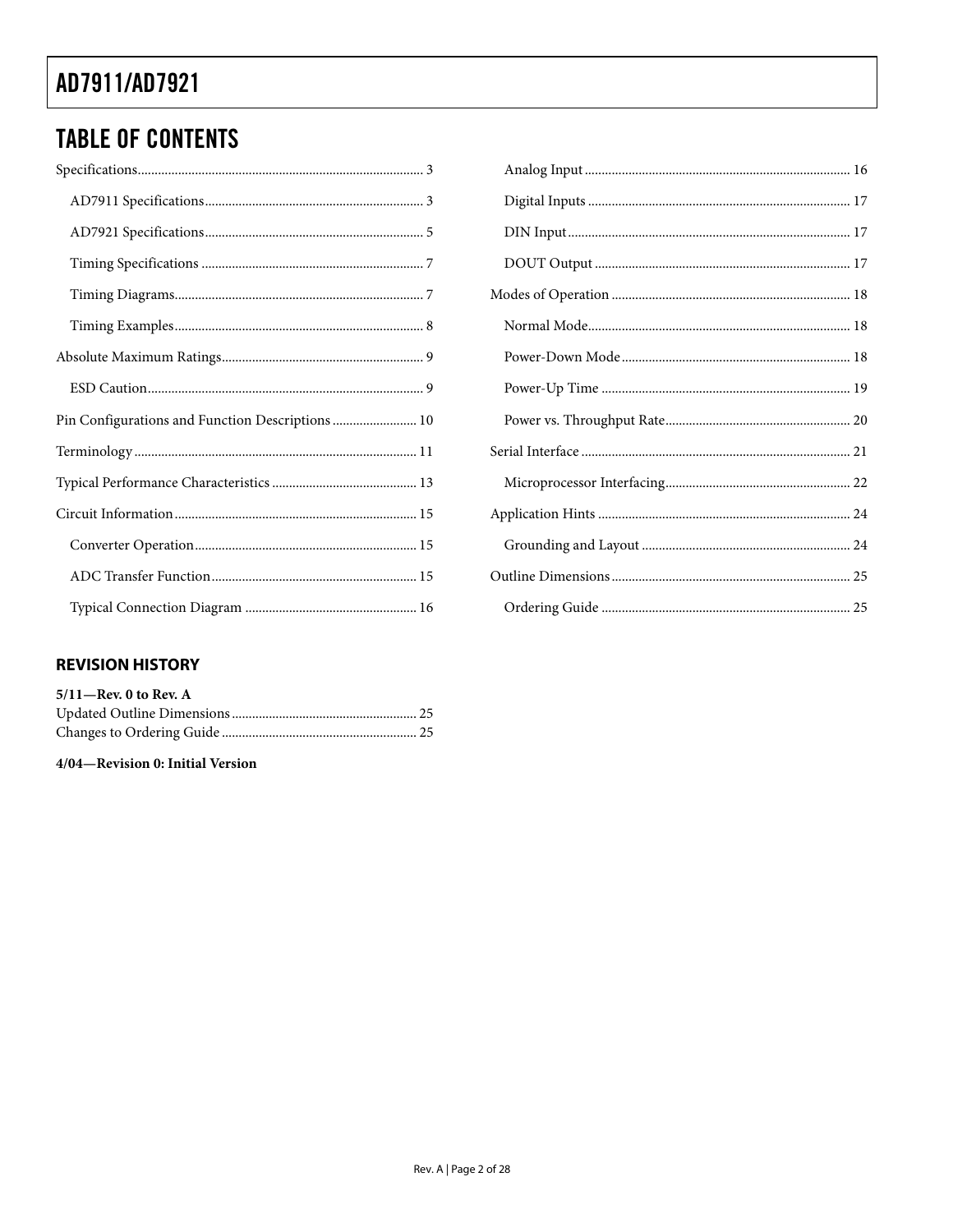### <span id="page-2-1"></span><span id="page-2-0"></span>**SPECIFICATIONS**

#### **AD7911 SPECIFICATIONS**

Temperature range for A Grade from −40°C to +85°C.

 $V_{\text{DD}} = 2.35 \text{ V}$  to 5.25 V,  $f_{\text{SCLK}} = 5 \text{ MHz}$ ,  $f_{\text{SAMPLE}} = 250 \text{ kSPS}$ ;  $T_A = T_{\text{MIN}}$  to  $T_{\text{MAX}}$ , unless otherwise noted.

| <b>Parameter</b>                                     | A Grade <sup>1</sup>      | <b>Unit</b> | <b>Test Conditions/Comments</b>                                              |
|------------------------------------------------------|---------------------------|-------------|------------------------------------------------------------------------------|
| DYNAMIC PERFORMANCE                                  |                           |             | $f_{IN}$ = 100 kHz sine wave                                                 |
| Signal-to- Noise and Distortion (SINAD) <sup>2</sup> | 61                        | dB min      |                                                                              |
| Total Harmonic Distortion (THD) <sup>2</sup>         | $-71$                     | dB max      |                                                                              |
| Peak Harmonic or Spurious Noise (SFDR) <sup>2</sup>  | $-72$                     | dB max      |                                                                              |
| Intermodulation Distortion (IMD) <sup>2</sup>        |                           |             |                                                                              |
| Second-Order Terms                                   | $-82$                     | dB typ      | $fa = 100.73$ kHz, $fb = 90.7$ kHz                                           |
| <b>Third-Order Terms</b>                             | $-83$                     | dB typ      | $fa = 100.73$ kHz, $fb = 90.7$ kHz                                           |
| <b>Aperture Delay</b>                                | 10 <sup>°</sup>           | ns typ      |                                                                              |
| Aperture Jitter                                      | 30                        | ps typ      |                                                                              |
| Channel-to-Channel Isolation <sup>2</sup>            | $-90$                     | dB typ      |                                                                              |
| <b>Full Power Bandwidth</b>                          | 8.5                       | MHz typ     | @ 3 dB                                                                       |
|                                                      | 1.5                       | MHz typ     | @ 0.1 dB                                                                     |
| DC ACCURACY                                          |                           |             |                                                                              |
| Resolution                                           | 10                        | <b>Bits</b> |                                                                              |
| Integral Nonlinearity <sup>2</sup>                   | ±0.5                      | LSB max     |                                                                              |
| Differential Nonlinearity <sup>2</sup>               | ±0.5                      | LSB max     | Guaranteed no missed codes to 10 bits                                        |
| Offset Error <sup>2</sup>                            | ±0.5                      | LSB max     |                                                                              |
| Offset Error Match <sup>2, 3</sup>                   | ±0.3                      | LSB max     |                                                                              |
| Gain Error <sup>2</sup>                              | ±0.5                      | LSB max     |                                                                              |
| Gain Error Match <sup>2, 3</sup>                     | ±0.3                      | LSB max     |                                                                              |
| Total Unadjusted Error (TUE) <sup>2</sup>            | ±0.5                      | LSB max     |                                                                              |
| <b>ANALOG INPUT</b>                                  |                           |             |                                                                              |
| Input Voltage Ranges                                 | $0$ to $V_{DD}$           | $\vee$      |                                                                              |
| DC Leakage Current                                   | ±0.3                      | µA max      |                                                                              |
| Input Capacitance                                    | 20                        | pF typ      |                                                                              |
| <b>LOGIC INPUTS</b>                                  |                           |             |                                                                              |
| Input High Voltage, VINH                             | $0.7(V_{DD})$             | V min       | $2.35 V \le V_{DD} \le 2.7 V$                                                |
|                                                      | $\overline{2}$            | V min       | $2.7 V < V_{DD} \le 5.25 V$                                                  |
| Input Low Voltage, VINL                              | 0.3                       | V max       | $V_{DD} = 2.35 V$                                                            |
|                                                      | $0.2$ ( $VDD$ )           | V max       | $2.35 V < V_{DD} \le 2.7 V$                                                  |
|                                                      | 0.8                       | V max       | $2.7 V < V_{DD} \le 5.25 V$                                                  |
| Input Current, I <sub>IN</sub> , SCLK Pin            | ±0.3                      | µA max      | $V_{IN} = 0 V$ or $V_{DD}$                                                   |
| Input Current, I <sub>IN</sub> , CS Pin              | ±0.3                      | µA max      |                                                                              |
| Input Current, I <sub>IN</sub> , DIN Pin             | ±0.3                      | µA max      |                                                                              |
| Input Capacitance, CIN                               | 5                         | pF max      |                                                                              |
| <b>LOGIC OUTPUTS</b>                                 |                           |             |                                                                              |
| Output High Voltage, VOH                             | $V_{DD}$ - 0.2            | V min       | $I_{\text{SOWRCE}} = 200 \mu A$ , $V_{\text{DD}} = 2.35 \text{ V}$ to 5.25 V |
| Output Low Voltage, Vol.                             | 0.2                       | V max       | $I_{SINK} = 200 \mu A$                                                       |
| Floating-State Leakage Current                       | ±0.3                      | µA max      |                                                                              |
| Floating-State Output Capacitance <sup>3</sup>       | 5                         | pF max      |                                                                              |
| <b>Output Coding</b>                                 | Straight (natural) binary |             |                                                                              |

See notes at end of table.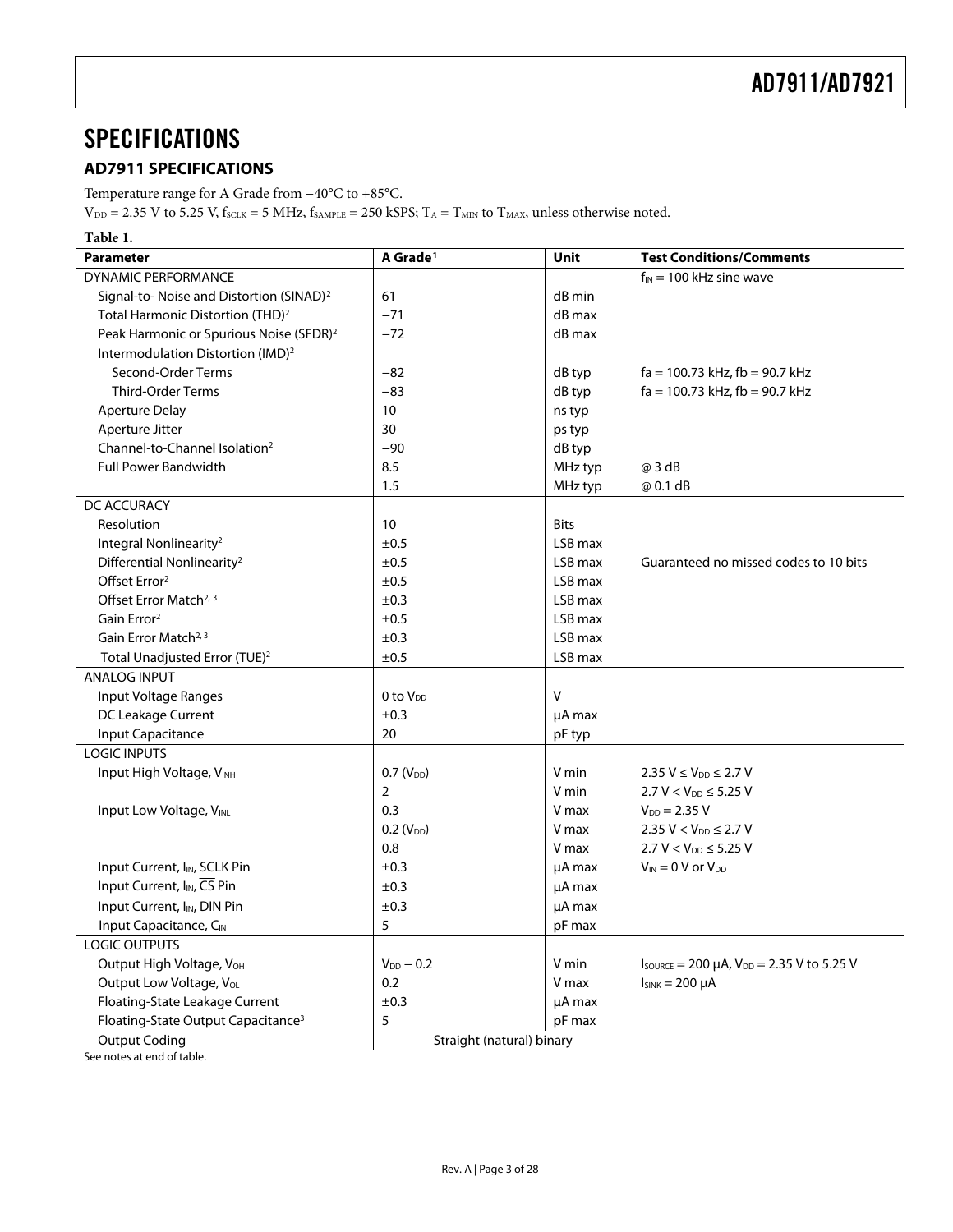<span id="page-3-0"></span>

| <b>Parameter</b>                             | A Grade <sup>1</sup> | Unit      | <b>Test Conditions/Comments</b>                                           |
|----------------------------------------------|----------------------|-----------|---------------------------------------------------------------------------|
| <b>CONVERSION RATE</b>                       |                      |           |                                                                           |
| <b>Conversion Time</b>                       | 2.8                  | us max    | 14 SCLK cycles with SCLK at 5 MHz                                         |
| Track-and-Hold Acquisition Time <sup>2</sup> | 290                  | ns max    |                                                                           |
| Throughput Rate                              | 250                  | kSPS max  |                                                                           |
| POWER REQUIREMENTS                           |                      |           |                                                                           |
| <b>V<sub>DD</sub></b>                        | 2.35/5.25            | V min/max |                                                                           |
| In                                           |                      |           | Digital I/Ps = $0 \text{ V or } V_{DD}$                                   |
| Normal Mode (Static)                         | 3                    | mA typ    | $V_{DD}$ = 4.75 V to 5.25 V, SCLK on or off                               |
|                                              | 1.5                  | mA typ    | $V_{DD}$ = 2.35 V to 3.6 V, SCLK on or off                                |
| Normal Mode (Operational)                    | 4                    | mA max    | $V_{DD} = 4.75$ V to 5.25 V, $f_{SAMPLE} = 250$ kSPS                      |
|                                              | $\overline{2}$       | mA max    | $V_{DD}$ = 2.35 V to 3.6 V, $f_{SAMPLE}$ = 250 kSPS                       |
| Full Power-Down Mode (Static)                |                      | µA max    | SCLK on or off, typically 50 nA                                           |
| Full Power-Down Mode (Dynamic)               | 0.38                 | mA typ    | $V_{DD} = 5 V$ , f <sub>SCLK</sub> = 5 MHz, f <sub>SAMPLE</sub> = 25 kSPS |
|                                              | 0.2                  | mA typ    | $V_{DD}$ = 3 V, $f_{SCLK}$ = 5 MHz, $f_{SAMPLE}$ = 25 kSPS                |
| Power Dissipation <sup>4</sup>               |                      |           |                                                                           |
| Normal Mode (Operational)                    | 20                   | mW max    | $V_{DD} = 5 V$ , f <sub>SAMPLE</sub> = 250 kSPS                           |
|                                              | 6                    | mW max    | $V_{DD} = 3 V$ , f <sub>SAMPLE</sub> = 250 kSPS                           |
| <b>Full Power-Down</b>                       | 5                    | µW max    | $V_{DD} = 5 V$                                                            |

<sup>1</sup> Operational from V<sub>DD</sub> = 2 V, with V<sub>IH</sub> = 1.9 V minimum and V<sub>IL</sub> = 0.1 V maximum.<br><sup>2</sup> See th[e Terminology s](#page-10-1)ection.<br><sup>3</sup> Guaranteed by characterization.<br><sup>4</sup> See th[e Power vs. Throughput Rate s](#page-19-1)ection.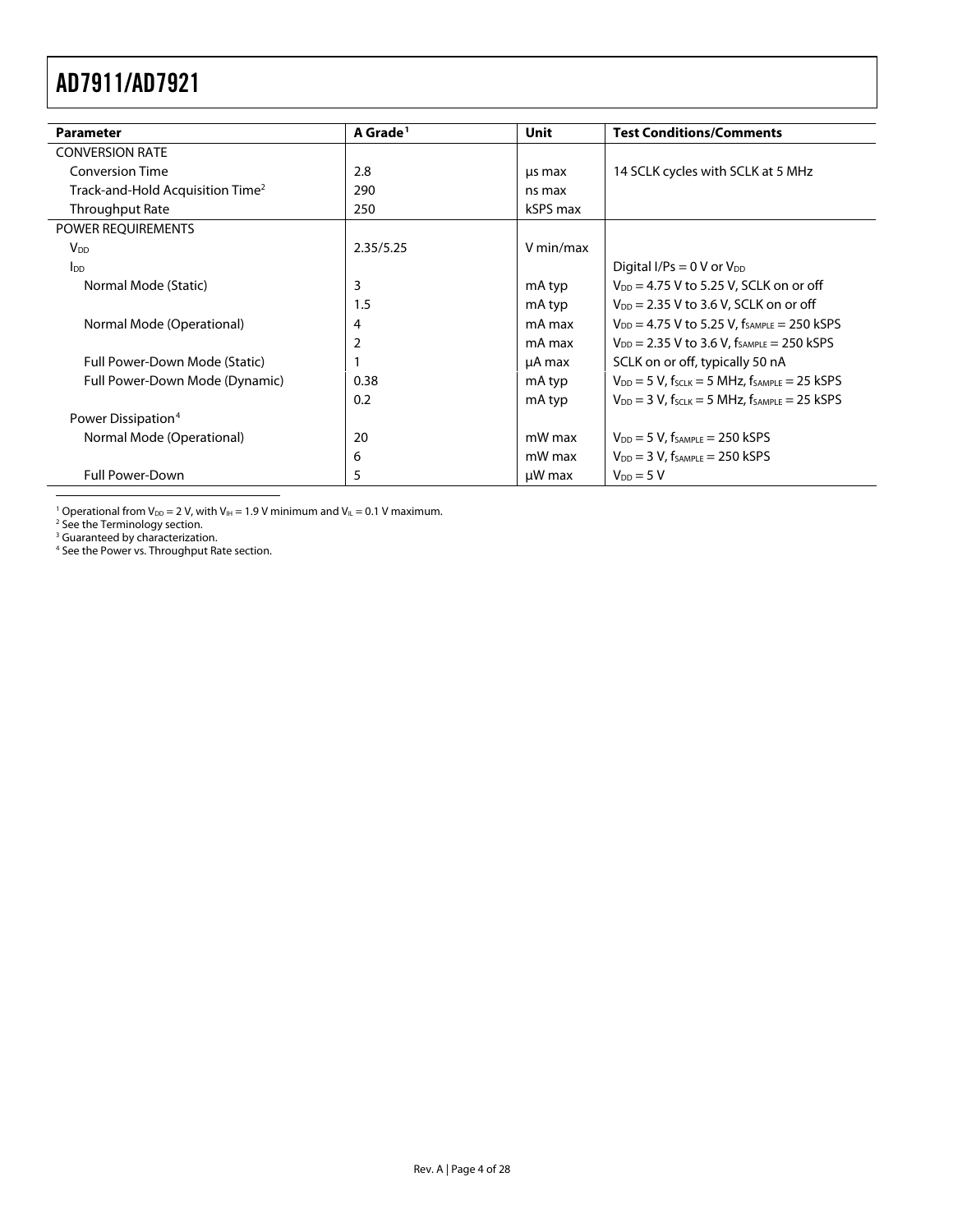#### <span id="page-4-0"></span>**AD7921 SPECIFICATIONS**

Temperature range for A Grade from −40°C to +85°C.

 $V_{DD}$  = 2.35 V to 5.25 V,  $f_{SCLK}$  = 5 MHz,  $f_{SAMPLE}$  = 250 kSPS; T<sub>A</sub> = T<sub>MIN</sub> to T<sub>MAX</sub>, unless otherwise noted.

#### **Table 2.**

| <b>Parameter</b>                                    | A Grade <sup>1</sup>      | <b>Unit</b> | <b>Test Conditions/Comments</b>                                                    |
|-----------------------------------------------------|---------------------------|-------------|------------------------------------------------------------------------------------|
| <b>DYNAMIC PERFORMANCE</b>                          |                           |             | $f_{IN}$ = 100 kHz sine wave                                                       |
| Signal-to-Noise and Distortion (SINAD) <sup>2</sup> | 70                        | dB min      |                                                                                    |
|                                                     | 72                        | dB typ      |                                                                                    |
| Signal-to-Noise Ratio (SNR) <sup>2</sup>            | 71                        | dB min      |                                                                                    |
|                                                     | 72.5                      | dB typ      |                                                                                    |
| Total Harmonic Distortion (THD) <sup>2</sup>        | $-81$                     | dB typ      |                                                                                    |
| Peak Harmonic or Spurious Noise (SFDR) <sup>2</sup> | $-84$                     | dB typ      |                                                                                    |
| Intermodulation Distortion (IMD) <sup>2</sup>       |                           |             |                                                                                    |
| Second-Order Terms                                  | $-84$                     | dB typ      | $fa = 100.73$ kHz, $fb = 90.72$ kHz                                                |
| Third-Order Term                                    | $-86$                     | dB typ      | $fa = 100.73$ kHz, $fb = 90.72$ kHz                                                |
| <b>Aperture Delay</b>                               | 10                        | ns typ      |                                                                                    |
| Aperture Jitter                                     | 30                        | ps typ      |                                                                                    |
| Channel-to-Channel Isolation <sup>2</sup>           | $-90$                     | dB typ      |                                                                                    |
| <b>Full Power Bandwidth</b>                         | 8.5                       | MHz typ     | @ 3 dB                                                                             |
|                                                     | 1.5                       | MHz typ     | @ 0.1 dB                                                                           |
| DC ACCURACY                                         |                           |             |                                                                                    |
| Resolution                                          | 12                        | <b>Bits</b> |                                                                                    |
| Integral Nonlinearity <sup>2</sup>                  | ±1.5                      | LSB max     |                                                                                    |
| Differential Nonlinearity <sup>2</sup>              | $-0.9/+1.5$               | LSB max     | Guaranteed no missed codes to 12 bits                                              |
| Offset Error <sup>2</sup>                           | ±1.5                      | LSB max     |                                                                                    |
|                                                     | ±0.5                      | LSB typ     |                                                                                    |
| Offset Error Match <sup>2, 3</sup>                  | ±0.5                      | LSB max     |                                                                                    |
| Gain Error <sup>2</sup>                             | ±2                        | LSB max     |                                                                                    |
|                                                     | ±0.3                      | LSB typ     |                                                                                    |
| Gain Error Match <sup>2, 3</sup>                    | ±1                        | LSB max     |                                                                                    |
| Total Unadjusted Error (TUE) <sup>2</sup>           | ±1.5                      | LSB max     |                                                                                    |
| <b>ANALOG INPUT</b>                                 |                           |             |                                                                                    |
| Input Voltage Ranges                                | 0 to $V_{DD}$             | V           |                                                                                    |
| DC Leakage Current                                  | ±0.3                      | $\mu$ A max |                                                                                    |
| Input Capacitance                                   | 20                        | pF typ      |                                                                                    |
| <b>LOGIC INPUTS</b>                                 |                           |             |                                                                                    |
| Input High Voltage, VINH                            | $0.7 (V_{DD})$            | V min       | $2.35 V \le V_{DD} \le 2.7 V$                                                      |
|                                                     | $\overline{2}$            | V min       | $2.7 V < V_{DD} \le 5.25 V$                                                        |
| Input Low Voltage, VINL                             | 0.3                       | V max       | $V_{DD} = 2.35 V$                                                                  |
|                                                     | $0.2$ (V <sub>DD</sub> )  | V max       | $2.35 V < V_{DD} \le 2.7 V$                                                        |
|                                                     | $0.8\,$                   | V max       | $2.7 V < V_{DD} \le 5.25 V$                                                        |
| Input Current, I <sub>IN</sub> , SCLK Pin           | ±0.3                      | µA max      | $V_{IN} = 0$ V or $V_{DD}$                                                         |
| Input Current, I <sub>IN</sub> , CS Pin             | ±0.3                      | $\mu$ A max |                                                                                    |
| Input Current, I <sub>IN</sub> , DIN Pin            | ±0.3                      | µA max      |                                                                                    |
| Input Capacitance, CIN3                             | 5                         | pF max      |                                                                                    |
| <b>LOGIC OUTPUTS</b>                                |                           |             |                                                                                    |
| Output High Voltage, V <sub>OH</sub>                | $V_{DD} - 0.2$            | V min       | $I_{\text{SOWRCE}} = 200 \mu\text{A}$ ; $V_{\text{DD}} = 2.35 \text{ V}$ to 5.25 V |
| Output Low Voltage, VoL                             | 0.2                       | V max       | $I_{SINK} = 200 \mu A$                                                             |
| Floating-State Leakage Current                      | ±0.3                      | µA max      |                                                                                    |
| Floating-State Output Capacitance <sup>3</sup>      | 5                         | pF max      |                                                                                    |
| <b>Output Coding</b>                                | Straight (natural) binary |             |                                                                                    |

See notes at end of table.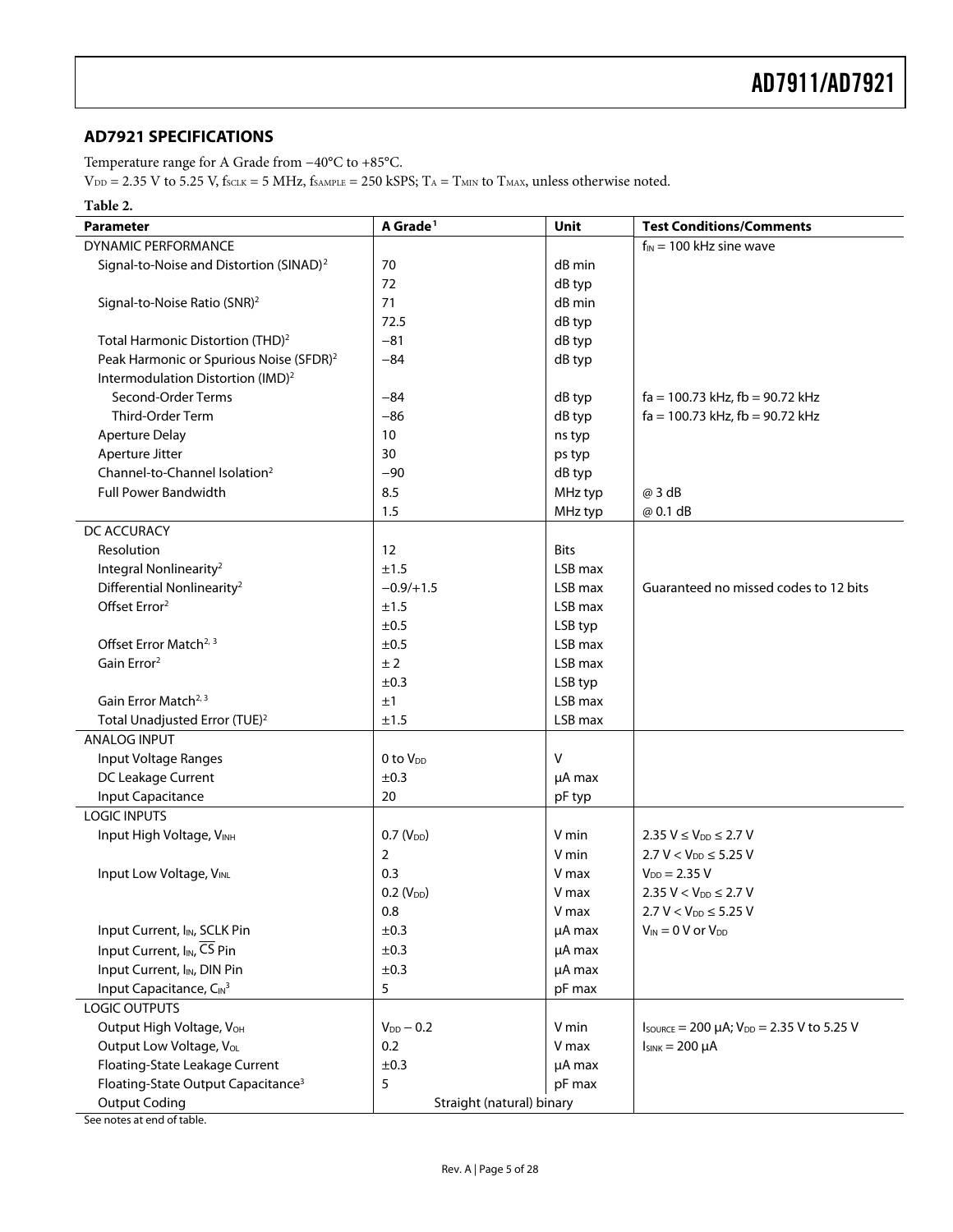<span id="page-5-0"></span>

| <b>Parameter</b>                             | A Grade <sup>1</sup> | Unit        | <b>Test Conditions/Comments</b>                                          |
|----------------------------------------------|----------------------|-------------|--------------------------------------------------------------------------|
| <b>CONVERSION RATE</b>                       |                      |             |                                                                          |
| <b>Conversion Time</b>                       | 3.2                  | us max      | 16 SCLK cycles with SCLK at 5 MHz                                        |
| Track-and-Hold Acquisition Time <sup>2</sup> | 290                  | ns max      |                                                                          |
| <b>Throughput Rate</b>                       | 250                  | kSPS max    | See the Serial Interface section                                         |
| POWER REQUIREMENTS                           |                      |             |                                                                          |
| $V_{DD}$                                     | 2.35/5.25            | V min/max   |                                                                          |
| Ino                                          |                      |             | Digital I/Ps = $0 \text{ V or } V_{DD}$                                  |
| Normal Mode (Static)                         | 3                    | mA typ      | $V_{DD}$ = 4.75 V to 5.25 V, SCLK on or off                              |
|                                              | 1.5                  | mA typ      | $V_{DD}$ = 2.35 V to 3.6 V, SCLK on or off                               |
| Normal Mode (Operational)                    | 4                    | mA max      | $V_{DD} = 4.75$ V to 5.25 V, $f_{SAMPLE} = 250$ kSPS                     |
|                                              | $\overline{2}$       | mA max      | $V_{DD}$ = 2.35 V to 3.6 V, $f_{SAMPLE}$ = 250 kSPS                      |
| Full Power-Down Mode (Static)                |                      | µA max      | SCLK on or off, typically 50 nA                                          |
| Full Power-Down Mode (Dynamic)               | 0.4                  | mA typ      | $V_{DD}$ = 5 V, f <sub>SCLK</sub> = 5 MHz, f <sub>SAMPLE</sub> = 25 kSPS |
|                                              | 0.22                 | mA typ      | $V_{DD}$ = 3 V, $f_{SCLK}$ = 5 MHz, $f_{SAMPLE}$ = 25 kSPS               |
| Power Dissipation <sup>4</sup>               |                      |             |                                                                          |
| Normal Mode (Operational)                    | 20                   | mW max      | $V_{DD} = 5 V$ , f <sub>SAMPLE</sub> = 250 kSPS                          |
|                                              | 6                    | mW max      | $V_{DD} = 3 V$ , f <sub>SAMPLE</sub> = 250 kSPS                          |
| <b>Full Power-Down</b>                       | 5                    | $\mu$ W max | $V_{DD} = 5 V$                                                           |
|                                              | 3                    | $\mu$ W max | $V_{DD} = 3 V$                                                           |

<sup>1</sup> Operational from V<sub>DD</sub> = 2 V, with V<sub>IH</sub> = 1.9 V minimum and V<sub>IL</sub> = 0.1 V maximum.<br><sup>2</sup> See th[e Terminology s](#page-10-1)ection.<br><sup>3</sup> Guaranteed by characterization.<br><sup>4</sup> See the [Power vs. Throughput Rate s](#page-19-1)ection.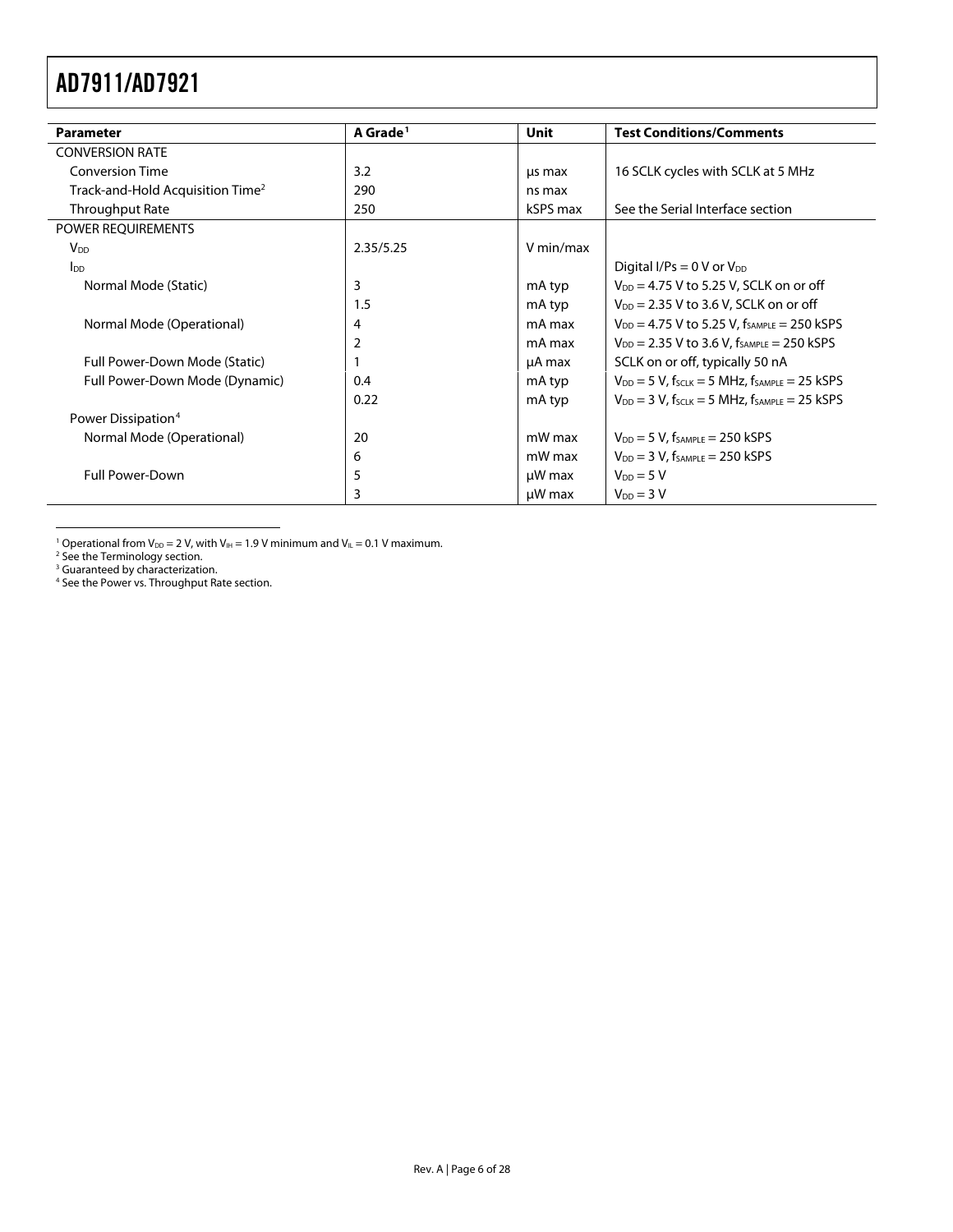#### <span id="page-6-2"></span><span id="page-6-1"></span><span id="page-6-0"></span>**TIMING SPECIFICATIONS**

#### Guaranteed by characterization.

All input signals are specified with tr = tf = 5 ns (10% to 90% of  $V_{DD}$ ) and timed from a voltage level of 1.6 V.

 $V_{DD} = 2.35$  V to 5.25 V;  $T_A = T_{MIN}$  to  $T_{MAX}$ , unless otherwise noted.

#### **Table 3.**

| <b>Parameter</b>                   | <b>Limit at T<sub>MIN</sub></b> , T <sub>MAX</sub> | Unit                   | <b>Description</b>                                                              |
|------------------------------------|----------------------------------------------------|------------------------|---------------------------------------------------------------------------------|
| $f_{SCLK}$ <sup>1</sup>            | 10                                                 | $kHz$ min <sup>2</sup> |                                                                                 |
|                                    | 5                                                  | MHz max                |                                                                                 |
| tconvert                           | $16 \times t$                                      |                        | AD7921                                                                          |
|                                    | $14 \times t$ <sub>SCLK</sub>                      |                        | AD7911                                                                          |
| tQUIET                             | 30                                                 | ns min                 | Minimum quiet time required between bus relinguish and start of next conversion |
| $t_1$                              | 15                                                 | ns min                 | Minimum CS pulse width                                                          |
| t <sub>2</sub>                     | 10                                                 | ns min                 | CS to SCLK setup time                                                           |
| $t_3$ <sup>3</sup>                 | 30                                                 | ns max                 | Delay from CS until DOUT three-state is disabled                                |
| $t_4$ <sup>3</sup>                 | 45                                                 | ns max                 | DOUT access time after SCLK falling edge                                        |
| t <sub>5</sub>                     | $0.4$ tsclk                                        | ns min                 | SCLK low pulse width                                                            |
| t6                                 | $0.4$ tsclk                                        | ns min                 | SCLK high pulse width                                                           |
| t <sub>7</sub> <sup>4</sup>        | 10                                                 | ns min                 | SCLK to DOUT valid hold time                                                    |
| t.                                 | 5                                                  | ns min                 | DIN setup time prior to SCLK falling edge                                       |
| t9                                 | 6                                                  | ns min                 | DIN hold time after SCLK falling edge                                           |
| $t_{10}$ <sup>5</sup>              | 30                                                 | ns max                 | SCLK falling edge to DOUT three-state                                           |
|                                    | 10                                                 | ns min                 | SCLK falling edge to DOUT three-state                                           |
| t <sub>POWER-UP</sub> <sup>6</sup> |                                                    | us max                 | Power-up time from full power-down                                              |
|                                    |                                                    |                        |                                                                                 |

<sup>1</sup> Mark/space ratio for SCLK input is 40/60 to 60/40.<br><sup>2</sup> Minimum feavest which specifications are quarante

 $2$  Minimum f<sub>SCLK</sub> at which specifications are guaranteed.

<sup>3</sup> Measured with the load circuit in Figure 2 and defined as the time required for the output to cross V<sub>IH</sub> or V<sub>IL</sub> voltage.

Measured with a 50 pF load capacitor.

 $^5$  T<sub>10</sub> is derived from the measured time taken by the data outputs to change 0.5 V when loaded with the circuit in Figure 2. The measured number is then extrapolated back to remove the effects of charging or discharging the 50 pF capacitor. This means that the time, t<sub>10</sub>, quoted in the timing characteristics is the true bus relinquish time of the part and is independent of the bus loading.

<sup>6</sup> See th[e Power-Up Time s](#page-18-0)ection.

#### **TIMING DIAGRAMS**



Figure 2. Load Circuit for Digital Output Timing Specifications



Figure 3. Access Time after SCLK Falling Edge



Figure 4. Hold Time after SCLK Falling Edge



Figure 5. SCLK Falling Edge to DOUT Three-State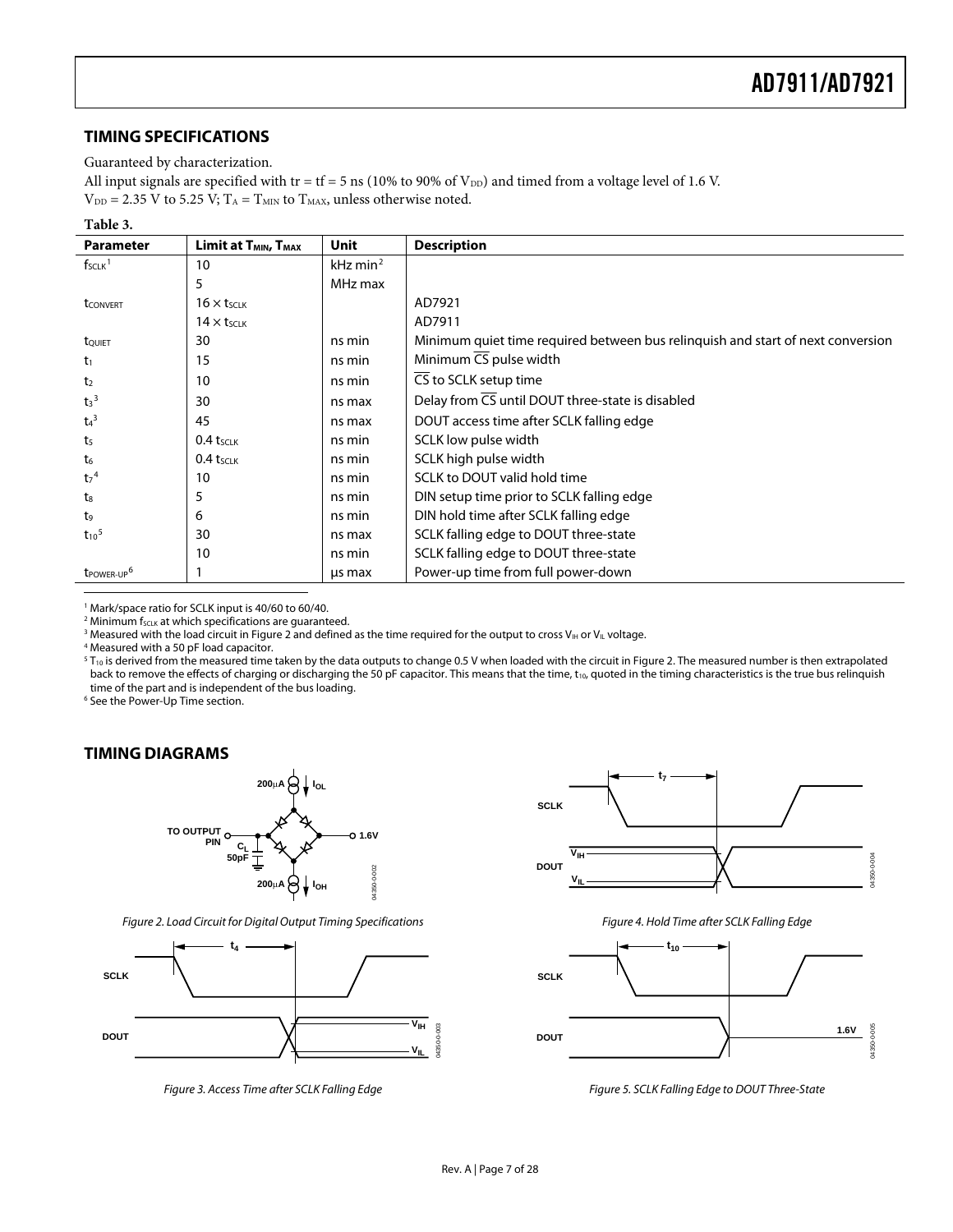#### <span id="page-7-0"></span>**TIMING EXAMPLES**

[Figure 6](#page-7-1) and [Figure 7](#page-7-2) show some of the timing parameters from the [Timing Specifications](#page-6-2) section.

#### **Timing Example 1**

As shown in [Figure 7](#page-7-2), when  $f_{SCLK} = 5$  MHz and the throughput is 250 kSPS, the cycle time is

 $t_2$ + 12.5(1/*f<sub>SCLK</sub>*) +  $t_{ACQ}$  = 4 μs

With  $t_2 = 10$  ns minimum, then  $t_{ACQ}$  is 1.49 μs, which satisfies the requirement of 290 ns for *t<sub>ACQ</sub>*.

In [Figure 7](#page-7-2),  $t_{ACQ}$  is comprised of 2.5( $1/f_{SCLK}$ ) +  $t_{10}$  +  $t_{QUET}$ , where  $t_{10}$  = 30 ns maximum. This allows a value of 960 ns for  $t_{\text{QUIET}}$ , satisfying the minimum requirement of 30 ns.

#### **Timing Example 2**

The AD7921 can also operate with slower clock frequencies. As shown in [Figure 7](#page-7-2), when  $f_{SCLK} = 2$  MHz and the throughput rate is 100 KSPS, the cycle time is

 $t_2 + 12.5(1/f_{SCLK}) + t_{ACQ} = 10 \text{ }\mu\text{s}$ 

With  $t_2 = 10$  ns minimum, then  $t_{ACQ}$  is 3.74  $\mu$ s, which satisfies the requirement of 290 ns for tACQ.

In [Figure 7](#page-7-2),  $t_{ACQ}$  is comprised of  $2.5(1/f_{SCLK}) + t_{10} + t_{QUIET}$ , where  $t_{10}$  = 30 ns maximum. This allows a value of 2.46 µs for  $t_{\text{QUIET}}$ , satisfying the minimum requirement of 30 ns.

In this example, as with other slower clock values, the signal might already be acquired before the conversion is complete, but it is still necessary to leave 30 ns minimum  $t_{\text{QUE}T}$  between conversions. In this example, the signal should be fully acquired at approximately point C in [Figure 7](#page-7-2).



Figure 6. AD7921 Serial Interface Timing Diagram

<span id="page-7-2"></span><span id="page-7-1"></span>

Figure 7. Serial Interface Timing Example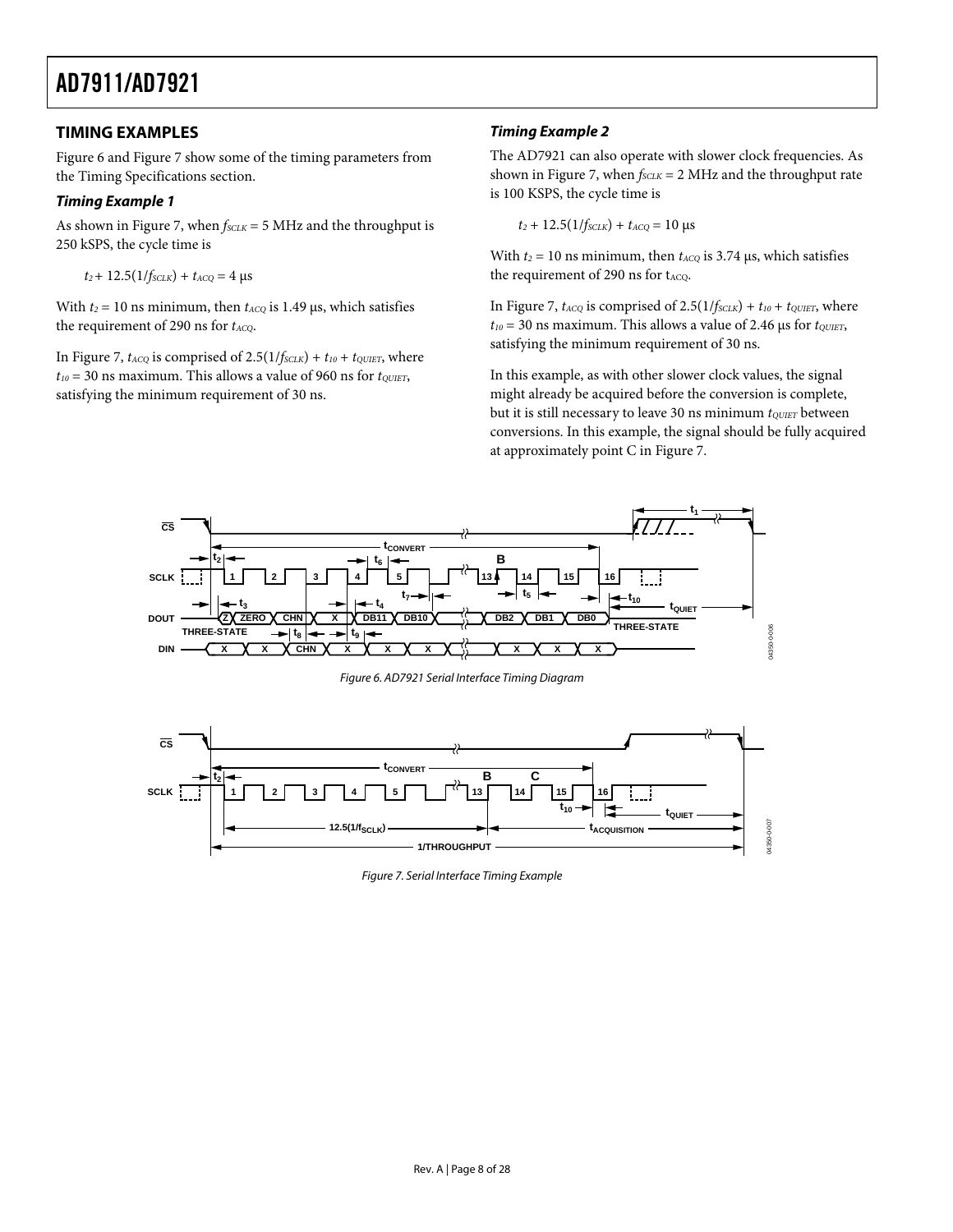### <span id="page-8-1"></span><span id="page-8-0"></span>ABSOLUTE MAXIMUM RATINGS

 $T_A = 25$ °C, unless otherwise noted.

#### **Table 4.**

| <b>Parameter</b>                                      | Rating                              |
|-------------------------------------------------------|-------------------------------------|
| V <sub>DD</sub> to GND                                | $-0.3$ V to $+7$ V                  |
| Analog Input Voltage to GND                           | $-0.3$ V to V <sub>DD</sub> + 0.3 V |
| Digital Input Voltage to GND                          | $-0.3$ V to $+7$ V                  |
| Digital Output Voltage to GND                         | $-0.3$ V to V <sub>DD</sub> + 0.3 V |
| Input Current to Any Pin except Supplies <sup>1</sup> | $±10$ mA                            |
| Operating Temperature Range                           |                                     |
| Commercial (A Grade)                                  | $-40^{\circ}$ C to $+85^{\circ}$ C  |
| Storage Temperature Range                             | $-65^{\circ}$ C to $+150^{\circ}$ C |
| Junction Temperature                                  | $150^{\circ}$ C                     |
| TSOT Package                                          |                                     |
| $\theta_{JA}$ Thermal Impedance                       | 207°C/W                             |
| MSOP Package                                          |                                     |
| $\theta_{JA}$ Thermal Impedance                       | 205.9°C/W                           |
| $\theta_{\text{JC}}$ Thermal Impedance                | 43.74°C/W                           |
| Lead Temperature Soldering                            |                                     |
| Reflow (10 s to 30 s)                                 | 235 $(0/+5)$ °C                     |
| ESD                                                   | 2 kV                                |
|                                                       |                                     |

Stresses above those listed under Absolute Maximum Ratings may cause permanent damage to the device. This is a stress rating only and functional operation of the device at these or any other conditions above those indicated in the operational section of this specification is not implied. Exposure to absolute maximum rating conditions for extended periods may affect device reliability.

<sup>1</sup> Transient currents of up to 100 mA do not cause SCR latch-up.

#### **ESD CAUTION**

ESD (electrostatic discharge) sensitive device. Electrostatic charges as high as 4000 V readily accumulate on the human body and test equipment and can discharge without detection. Although this product features proprietary ESD protection circuitry, permanent damage may occur on devices subjected to high energy electrostatic discharges. Therefore, proper ESD precautions are recommended to avoid performance degradation or loss of functionality.

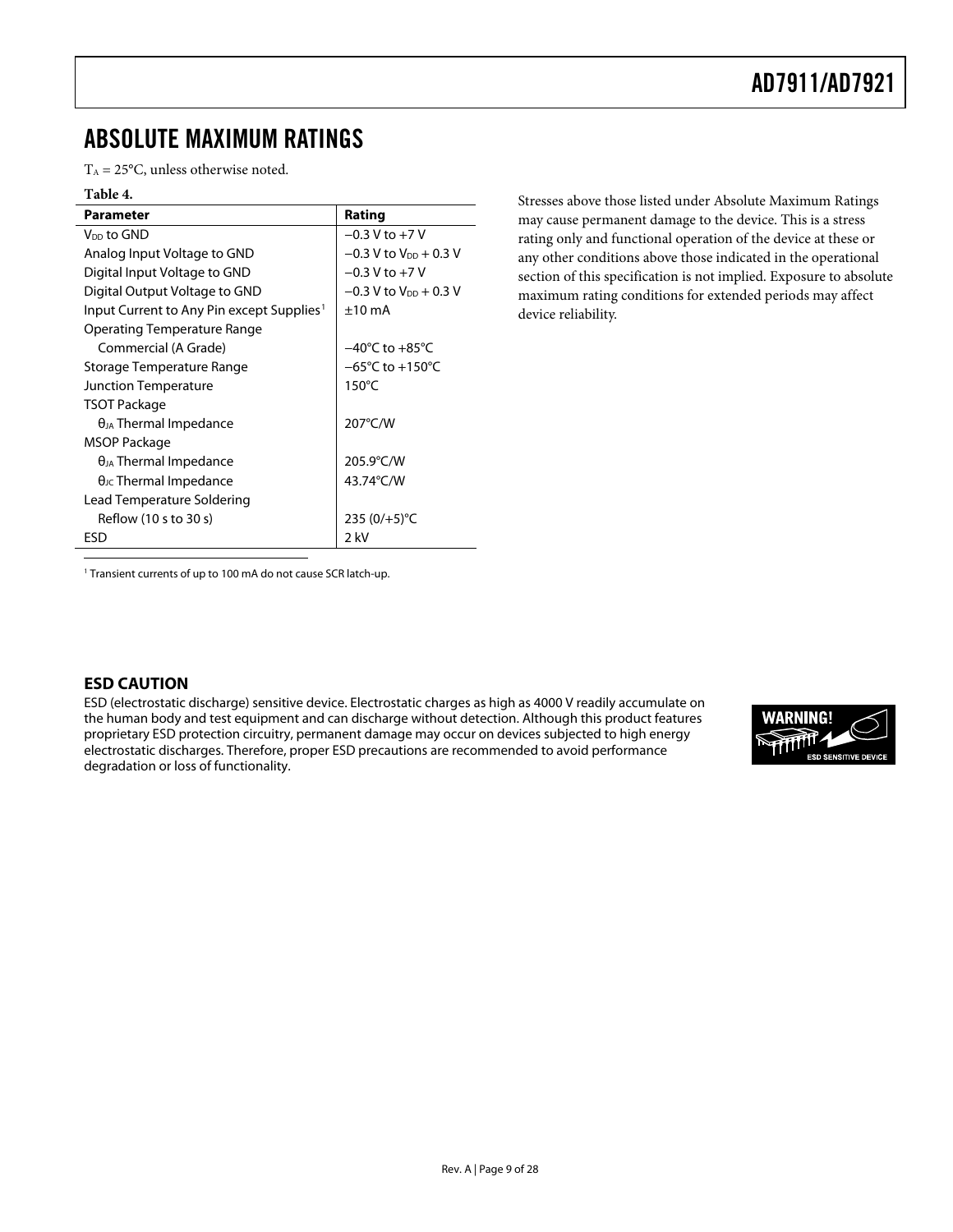### <span id="page-9-0"></span>PIN CONFIGURATIONS AND FUNCTION DESCRIPTIONS



Figure 8. 8-Lead TSOT Pin Configuration



Figure 9. 8-Lead MSOP Pin Configuration

#### **Table 5. Pin Function Descriptions**

| <b>TSOT</b><br>Pin No. | <b>MSOP</b><br>Pin No. | Mnemonic                            | <b>Function</b>                                                                                                                                                                                                                                                                                                                          |
|------------------------|------------------------|-------------------------------------|------------------------------------------------------------------------------------------------------------------------------------------------------------------------------------------------------------------------------------------------------------------------------------------------------------------------------------------|
|                        | 4                      | <b>DIN</b>                          | Data In. Logic input. The channel to be converted is provided on this input and is clocked into an<br>internal register on the falling edge of SCLK.                                                                                                                                                                                     |
| $\mathcal{P}$          | 3                      | <b>SCLK</b>                         | Serial Clock. Logic input. SCLK provides the serial clock for accessing data from the part. This clock<br>input is also used as the clock source for the AD7911/AD7921's conversion process.                                                                                                                                             |
| 3                      | 2                      | $\overline{\text{CS}}$              | Chip Select. Active low logic input. This input provides the dual function of initiating conversions on<br>the AD7911/AD7921 and framing the serial data transfer.                                                                                                                                                                       |
| 4                      |                        | <b>DOUT</b>                         | Data Out. Logic output. The conversion result from the AD7911/AD7921 is provided on this output as a<br>serial data stream. The bits are clocked out on the falling edge of the SCLK signal.                                                                                                                                             |
|                        |                        |                                     | For the AD7921, the data stream consists of two leading zeros; the channel identifier bit, which<br>identifies the channel that the conversion result corresponds to; followed by an invalid bit that<br>matches up to the channel identifier bit; followed by the 12 bits of conversion data, with MSB first.                           |
|                        |                        |                                     | For the AD7911, the data stream consists of two leading zeros; the channel identifier bit, which<br>identifies the channel that the conversion result corresponds to; followed by an invalid bit that<br>matches up to the channel identifier bit; followed by the 10 bits of conversion data, with MSB first and<br>two trailing zeros. |
| 5                      | 8                      | V <sub>DD</sub>                     | Power Supply Input. The $V_{DD}$ range for the AD7911/AD7921 is from 2.35 V to 5.25 V.                                                                                                                                                                                                                                                   |
| 6                      | 7                      | <b>GND</b>                          | Analog Ground. Ground reference point for all circuitry on the AD7911/AD7921. All analog input<br>signals should be referred to this GND voltage.                                                                                                                                                                                        |
| 7,8                    | 6, 5                   | $V_{\text{INO}}$ , $V_{\text{INI}}$ | Analog Inputs. These two single-ended analog input channels are multiplexed into the on-chip track-<br>and-hold amplifier. The analog input channel to be converted is selected by writing to the third MSB<br>on the DIN pin. The input range is 0 to V <sub>DD</sub> .                                                                 |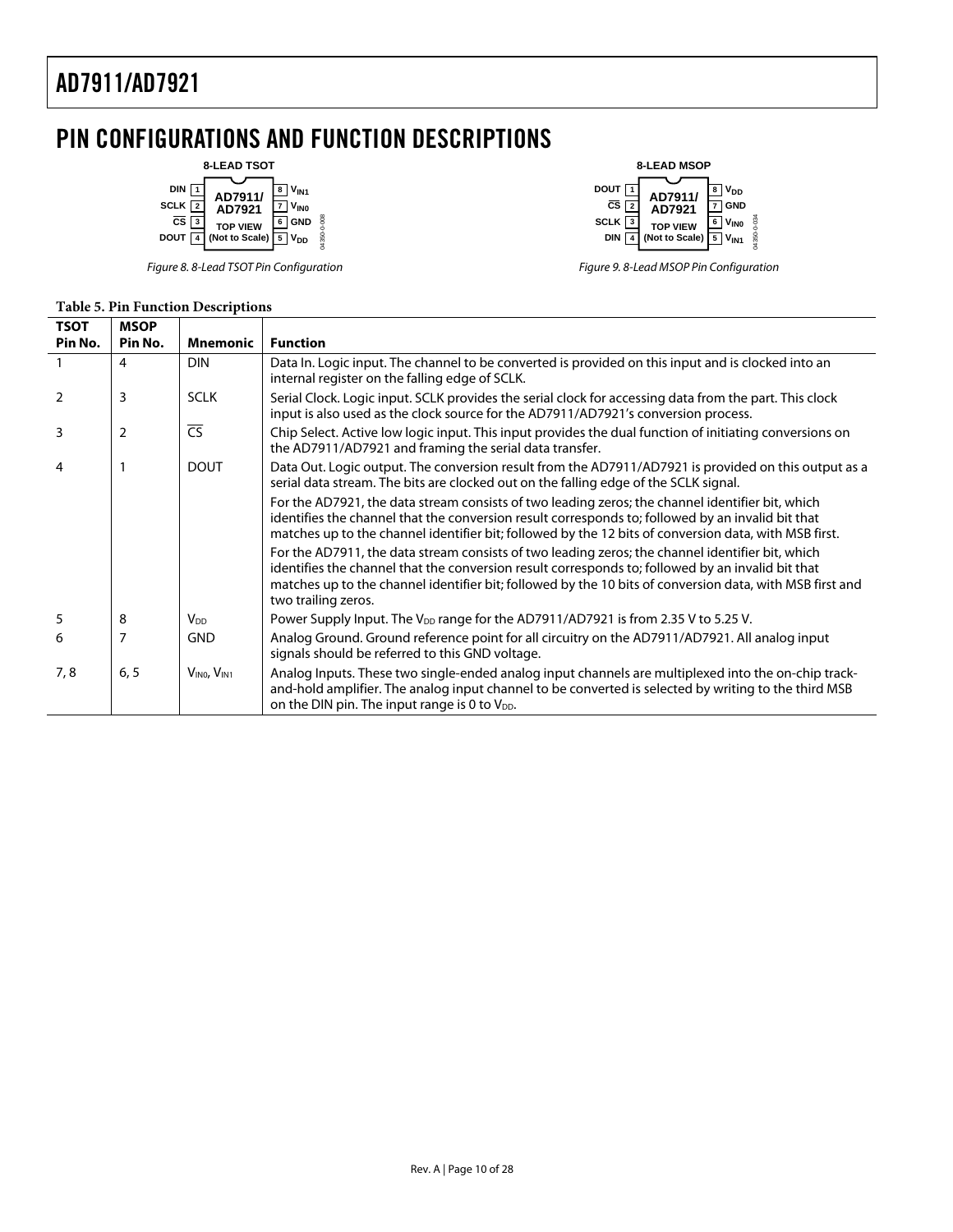### <span id="page-10-1"></span><span id="page-10-0"></span>**TERMINOLOGY**

#### **Integral Nonlinearity**

The maximum deviation from a straight line passing through the endpoints of the ADC transfer function. For the AD7911/ AD7921, the endpoints of the transfer function are zero scale, a point 1 LSB below the first code transition, and full scale, a point 1 LSB above the last code transition.

#### **Differential Nonlinearity**

The difference between the measured and the ideal 1 LSB change between any two adjacent codes in the ADC.

#### **Offset Error**

The deviation of the first code transition (00…000) to  $(00...001)$  from the ideal, that is,  $AGND + 1$  LSB.

#### **Offset Error Match**

The difference in offset error between any two channels.

#### **Gain Error**

The deviation of the last code transition (111…110) to (111…111) from the ideal, that is,  $V_{REF}$  – 1 LSB after the offset error has been adjusted out.

#### **Gain Error Match**

The difference in gain error between any two channels.

#### **Total Unadjusted Error**

A comprehensive specification that includes gain error, linearity error, and offset error.

#### **Channel-to-Channel Isolation**

A measure of the level of crosstalk between channels. It is measured by applying a full-scale sine wave signal of 20 kHz to 500 kHz to the nonselected input channel and determining how much that signal is attenuated in the selected channel with a 10 kHz signal. The figure is given worst case across both channels for the AD7911/AD7921.

#### **Track-and-Hold Acquisition Time**

The time required for the output of the track-and-hold amplifier to reach its final value within ±1 LSB after the end of conversion. The track-and-hold amplifier returns to track mode at the end of conversion. See the [Serial Interface](#page-20-1) section for more details.

#### **Signal-to-Noise and Distortion Ratio (SINAD)**

The measured ratio of signal-to-noise and distortion at the output of the A/D converter. The signal is the rms value of the sine wave, and noise is the rms sum of all nonfundamental signals up to half the sampling frequency (fs/2), including harmonics but excluding dc.

#### **Signal-to-Noise Ratio (SNR)**

The measured ratio of signal to noise at the output to the A/D converter. The signal is the rms value of the sine wave input. Noise is the rms quantization error within the Nyquist bandwidth (fs/2). The rms value of a sine wave is one-half its peak-to-peak value divided by  $\sqrt{2}$ , and the rms value for the quantization noise is  $q/\sqrt{12}$ . The ratio is dependent on the number of quantization levels in the digitization process; the more levels, the smaller the quantization noise. For an ideal *N*-bit converter, the SNR is defined as

 $SNR = 6.02 N + 1.76 dB$ 

Therefore, for a 12-bit converter, SNR is 74 dB; for a 10-bit converter, SNR is 62 dB.

However, various error sources in the ADC cause the measured SNR to be less than the theoretical value. These errors occur due to integral and differential nonlinearities, internal ac noise sources, and so on.

#### **Total Harmonic Distortion (THD)**

The ratio of the rms sum of harmonics to the fundamental, which is defined as

$$
THD (dB) = 20 \log \frac{\sqrt{V_2^2 + V_3^2 + V_4^2 + V_5^2 + V_6^2}}{V_1}
$$

where:

*V1* is the rms amplitude of the fundamental. *V*2, *V*3, *V*4, *V*5, and *V*6 are the rms amplitudes of the second through the sixth harmonics.

#### **Peak Harmonic or Spurious Noise**

The ratio of the rms value of the next largest component in the ADC output spectrum (up to fs/2 and excluding dc) to the rms value of the fundamental. Normally, the value of this specification is determined by the largest harmonic in the spectrum, but for ADCs where the harmonics are buried in the noise floor, it is a noise peak.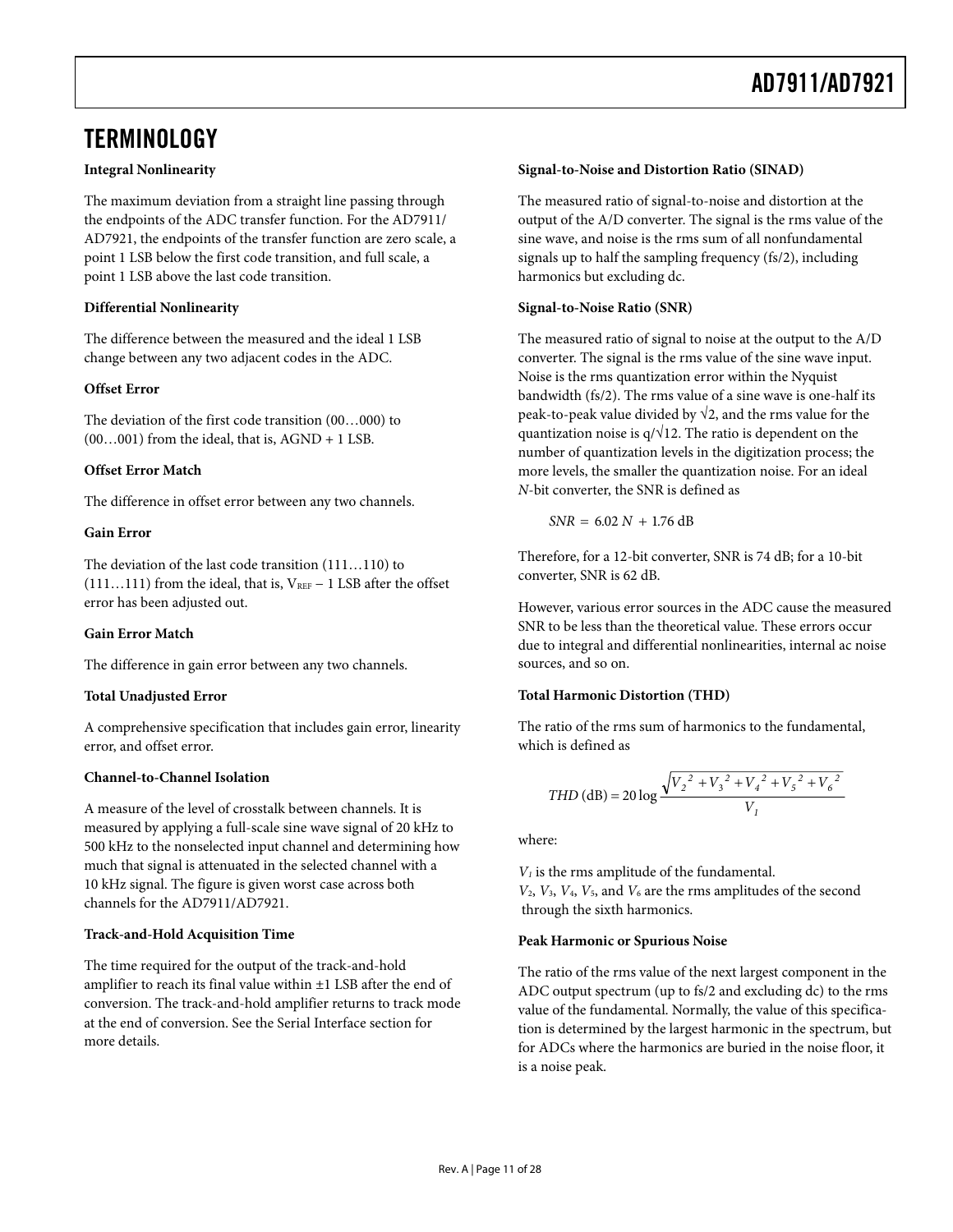#### **Intermodulation Distortion**

With inputs consisting of sine waves at two frequencies, fa and fb, any active device with nonlinearities creates distortion products at sum and difference frequencies of mfa  $\pm$  nfb, where  $m, n = 0, 1, 2, 3$ , and so on. Intermodulation distortion terms are those for which neither *m* nor *n* is equal to zero. For example, the second-order terms include (fa + fb) and (fa – fb), while the third-order terms include (2fa + fb), (2fa − fb), (fa + 2fb), and (fa − 2fb).

The AD7911/AD7921 are tested using the CCIF standard, where two input frequencies are used (see fa and fb in the [Specifications](#page-2-1) section). In this case, the second-order terms are usually distanced in frequency from the original sine waves, while the third-order terms are usually at a frequency close to the input frequencies. As a result, the second-order and thirdorder terms are specified separately. The calculation of the intermodulation distortion is as in the THD specification, where it is defined as the ratio of the rms sum of the individual distortion products to the rms amplitude of the sum of the fundamentals expressed in dB.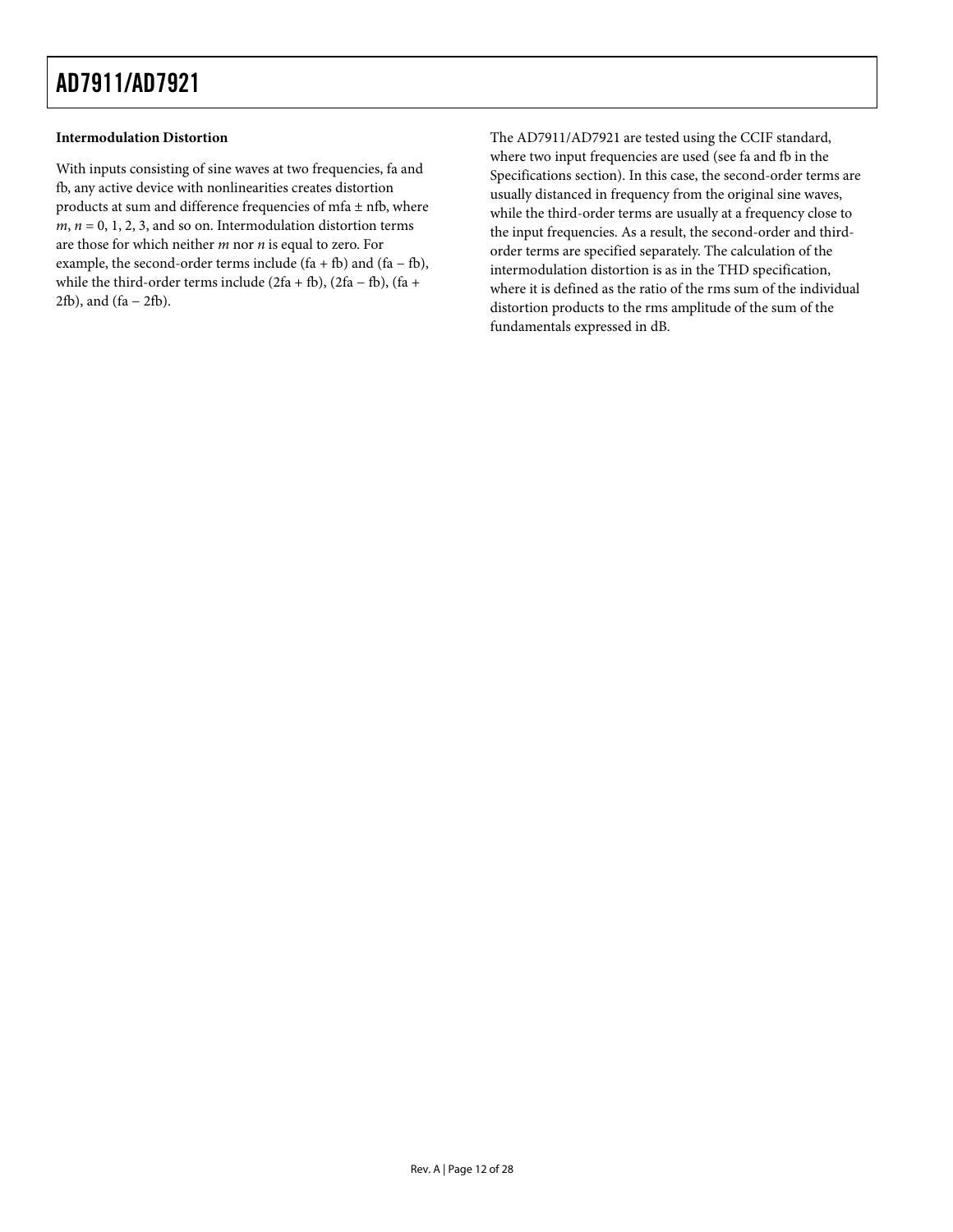### <span id="page-12-0"></span>TYPICAL PERFORMANCE CHARACTERISTICS

[Figure 10](#page-12-1) and [Figure 11](#page-12-2) show typical FFT plots for the AD7921 and AD7911, respectively, at a 250 kSPS sample rate and 100 kHz input frequency.

[Figure 12](#page-12-1) shows the SINAD ratio performance versus the input frequency for various supply voltages while sampling at 250 kSPS with a SCLK frequency of 5 MHz for the AD7921.

[Figure 13](#page-12-2) shows the SNR ratio performance versus the input frequency for various supply voltages while sampling at 250 kSPS with an SCLK frequency of 5 MHz for the AD7921.



Figure 10. AD7921 Dynamic Performance at 250 kSPS

<span id="page-12-1"></span>

<span id="page-12-2"></span>Figure 11. AD7911 Dynamic Performance at 250 kSPS

[Figure 14](#page-13-0) and [Figure 15](#page-13-1) show INL and DNL performance for the AD7921.

[Figure 16](#page-13-2) shows a graph of the total harmonic distortion versus the analog input frequency for different source impedances when using a supply voltage of 3.6 V and a sampling rate of 250 kSPS. See the [Analog Input](#page-15-2) section.

[Figure 17](#page-13-0) shows a graph of the total harmonic distortion versus the analog input frequency for various supply voltages while sampling at 250 kSPS with an SCLK frequency of 5 MHz.

[Figure 18](#page-13-1) shows the shutdown current versus the voltage supply for different operating temperatures.



Figure 12. AD7921 SINAD vs. Input Frequency at 250 kSPS



Figure 13. AD7921 SNR vs. Input Frequency at 250 kSPS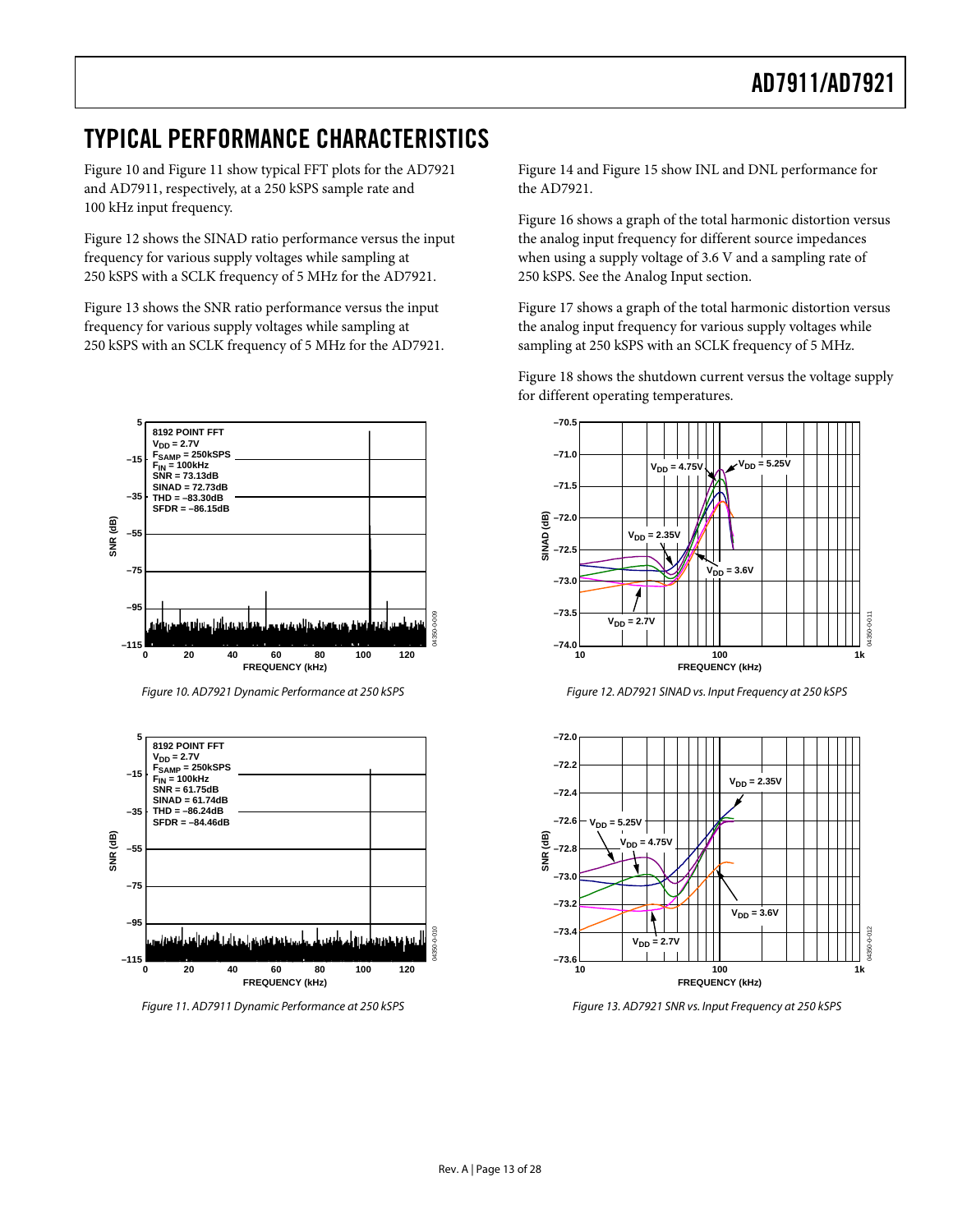

<span id="page-13-0"></span>

Figure 15. AD7921 DNL Performance

<span id="page-13-1"></span>

<span id="page-13-2"></span>Figure 16. THD vs. Analog Input Frequency for Various Source Impedances



Figure 17. THD vs. Analog Input Frequency for Various Supply Voltages



Figure 18. Shutdown Current vs. Supply Voltage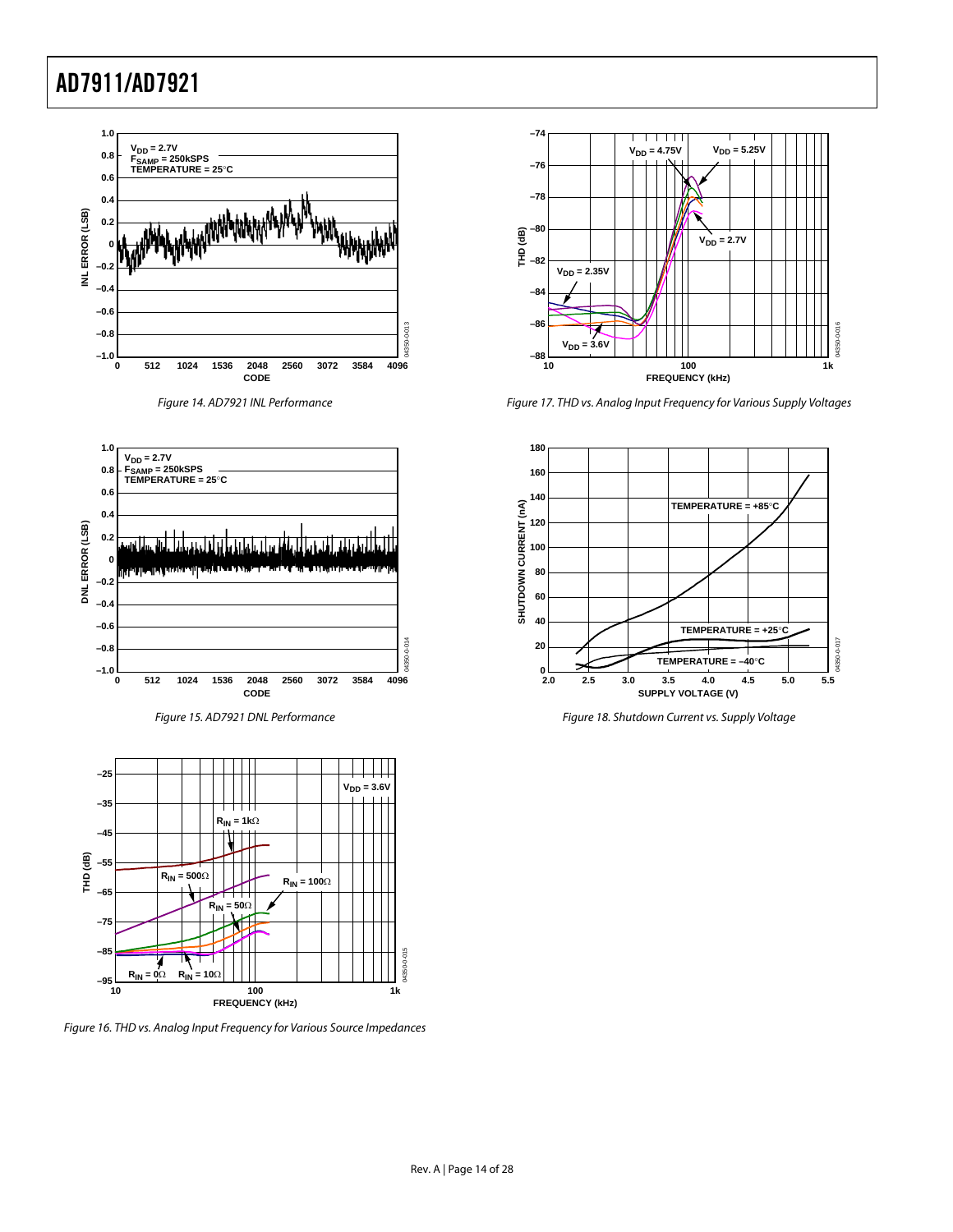### <span id="page-14-1"></span><span id="page-14-0"></span>CIRCUIT INFORMATION

The AD7911/AD7921 are fast, 2-channel, 10-/12-bit, single supply, analog-to-digital converters (ADCs), respectively. The parts can be operated from a 2.35 V to 5.25 V supply. When operated from either a 5 V supply or a 3 V supply, the AD7911/AD7921 are capable of throughput rates of 250 kSPS when provided with a 5 MHz clock.

The AD7911/AD7921 provide the user with an on-chip trackand-hold, an ADC, and a serial interface, all housed in a tiny 8 lead TSOT package or an 8-lead MSOP package, which offer the user considerable space-saving advantages over alternative solutions. The serial clock input accesses data from the parts, controls the transfer of data written to the ADC, and provides the clock source for the successive approximation ADC. The analog input range is  $0$  to  $V_{DD}$ . An external reference is not required for the ADC, and neither is there a reference on-chip. The reference for the AD7911/AD7921 is derived from the power supply and, therefore, gives the widest dynamic input range.

<span id="page-14-3"></span>The AD7911/AD7921 feature a power-down option that allows power saving between conversions. The power-down feature is implemented across the standard serial interface as described in the [Modes of Operation](#page-17-2) section.

#### **CONVERTER OPERATION**

The AD7911/AD7921 are 10-/12-bit successive approximation ADCs based around a charge redistribution DAC. [Figure 19](#page-14-2) and [Figure 20](#page-14-3) show simplified schematics of the ADC. [Figure 19](#page-14-2) shows the ADC during its acquisition phase. SW2 is closed and SW1 is in Position A, the comparator is held in a balanced condition, and the sampling capacitor acquires the signal on the selected  $V_{\text{IN}}$  channel.

<span id="page-14-4"></span><span id="page-14-2"></span>

Figure 19. ADC Acquisition Phase

When the ADC starts a conversion (see [Figure 20](#page-14-3)), SW2 opens and SW1 moves to Position B, causing the comparator to become unbalanced. The control logic and the charge redistribution DAC are used to add and subtract fixed amounts of charge from the sampling capacitor to bring the comparator back into a balanced condition. When the comparator is rebalanced, the conversion is complete. The control logic generates the ADC output code. [Figure 21](#page-14-4) shows the ADC transfer function.



Figure 20. ADC Conversion Phase

#### **ADC TRANSFER FUNCTION**

The output coding of the AD7911/AD7921 is straight binary. The designed code transitions occur at the successive integer LSB values, that is, 1 LSB, 2 LSB, and so on. The LSB size is  $V_{DD}/4096$  for the AD7921 and  $V_{DD}/1024$  for the AD7911. The ideal transfer characteristic for the AD7911/AD7921 is shown in [Figure 21](#page-14-4).



Figure 21. AD7911/AD7921 Transfer Characteristic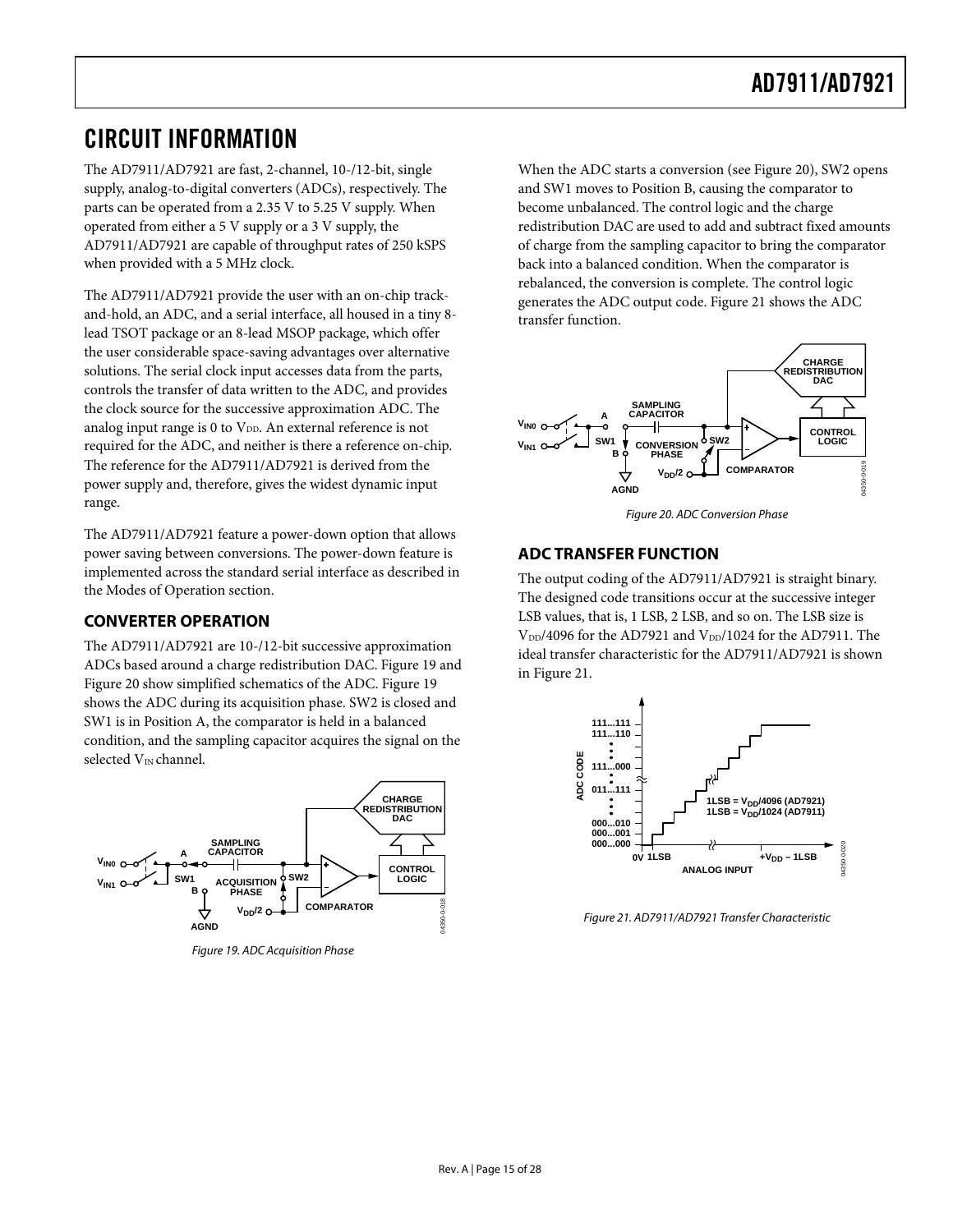#### <span id="page-15-1"></span><span id="page-15-0"></span>**TYPICAL CONNECTION DIAGRAM**

<span id="page-15-4"></span>[Figure 22](#page-15-3) shows a typical connection diagram for the AD7911/ AD7921.  $V_{REF}$  is taken internally from  $V_{DD}$  and as such  $V_{DD}$ should be well decoupled. This provides an analog input range of 0 V to  $V_{DD}$ . The conversion result is output in a 16-bit word with two leading zeros, followed by the channel identifier bit that identifies the channel converted, followed by an invalid bit that matches up to the channel converted, followed by the MSB of the 12-bit or 10-bit result. For the AD7911, the 10-bit result is followed by two trailing zeros. See the [Serial Interface](#page-20-1) section.

<span id="page-15-2"></span>Alternatively, because the supply current required by the AD7911/AD7921 is so low, a precision reference can be used as the supply source to the AD7911/AD7921. A REF19x voltage reference (REF195 for 5 V or REF193 for 3 V) can be used to supply the required voltage to the ADC (see [Figure 22](#page-15-3)). This configuration is especially useful, if the power supply is quite noisy or if the system supply voltages are at some value other than 5 V or 3 V (for example, 15 V). The REF19x outputs a steady voltage to the AD7911/AD7921. If the low dropout REF193 is used, the current it needs to supply to the AD7911/ AD7921 is typically 1.5 mA. When the ADC is converting at a rate of 250 kSPS, the REF193 needs to supply a maximum of 2 mA to the AD7911/AD7921. The load regulation of the REF193 is typically 10 ppm/mA (REF193,  $V_s = 5 V$ ), which results in an error of 20 ppm (60  $\mu$ V) for the 2 mA drawn from it. This corresponds to a 0.082 LSB error for the AD7921 with  $V_{DD} = 3$  V from the REF193 and a 0.061 LSB error for the AD7911.

For applications where power consumption is a concern, the power-down mode of the ADC and the sleep mode of the REF19x reference should be used to improve power performance. See the [Modes of Operation](#page-17-2) section.

<span id="page-15-5"></span>

<span id="page-15-3"></span>Figure 22. REF193 as Power Supply to AD7911/AD7921

[Table 6](#page-15-4) provides some typical performance data with various references used as a  $V_{DD}$  source and a 50 kHz input tone under the same setup conditions.

| Table 6. AD7921 Performance for Various Voltage |
|-------------------------------------------------|
| References IC                                   |

| <b>Reference Tied to VDD</b> | <b>AD7921 SNR Performance (dB)</b> |  |  |  |
|------------------------------|------------------------------------|--|--|--|
| AD780 at 3 V                 | $-73$                              |  |  |  |
| <b>REF193</b>                | $-72.42$                           |  |  |  |
| ADR433                       | $-72.9$                            |  |  |  |
| AD780 at 2.5 V               | $-72.86$                           |  |  |  |
| <b>REF192</b>                | $-72.27$                           |  |  |  |
| ADR421                       | $-72.75$                           |  |  |  |

#### **ANALOG INPUT**

[Figure 23](#page-15-5) shows an equivalent circuit of the analog input structure of the AD7911/AD7921. The two diodes, D1 and D2, provide ESD protection for the analog input. Care must be taken to ensure that the analog input signal never exceeds the supply rails by more than 300 mV, because this would cause these diodes to become forward biased and start conducting current into the substrate. The maximum current these diodes can conduct without causing irreversible damage to the part is 10 mA.



Figure 23. Equivalent Analog Input Circuit

The capacitor C1 in [Figure 23](#page-15-5) is typically about 6 pF and can primarily be attributed to pin capacitance. The resistor R1 is a lumped component made up of the on resistance of a trackand-hold switch and also includes the on resistance of the input multiplexer. This resistor is typically about 100  $\Omega$ . The capacitor C2 is the ADC sampling capacitor and has a capacitance of 20 pF typically.

For ac applications, removing high frequency components from the analog input signal is recommended using a band-pass filter on the relevant analog input pin. In applications where harmonic distortion and signal-to-noise ratio are critical, the analog input should be driven from a low impedance source. Large source impedances can significantly affect the ac performance of the ADC. This might necessitate the use of an input buffer amplifier. The choice of the op amp is a function of the particular application.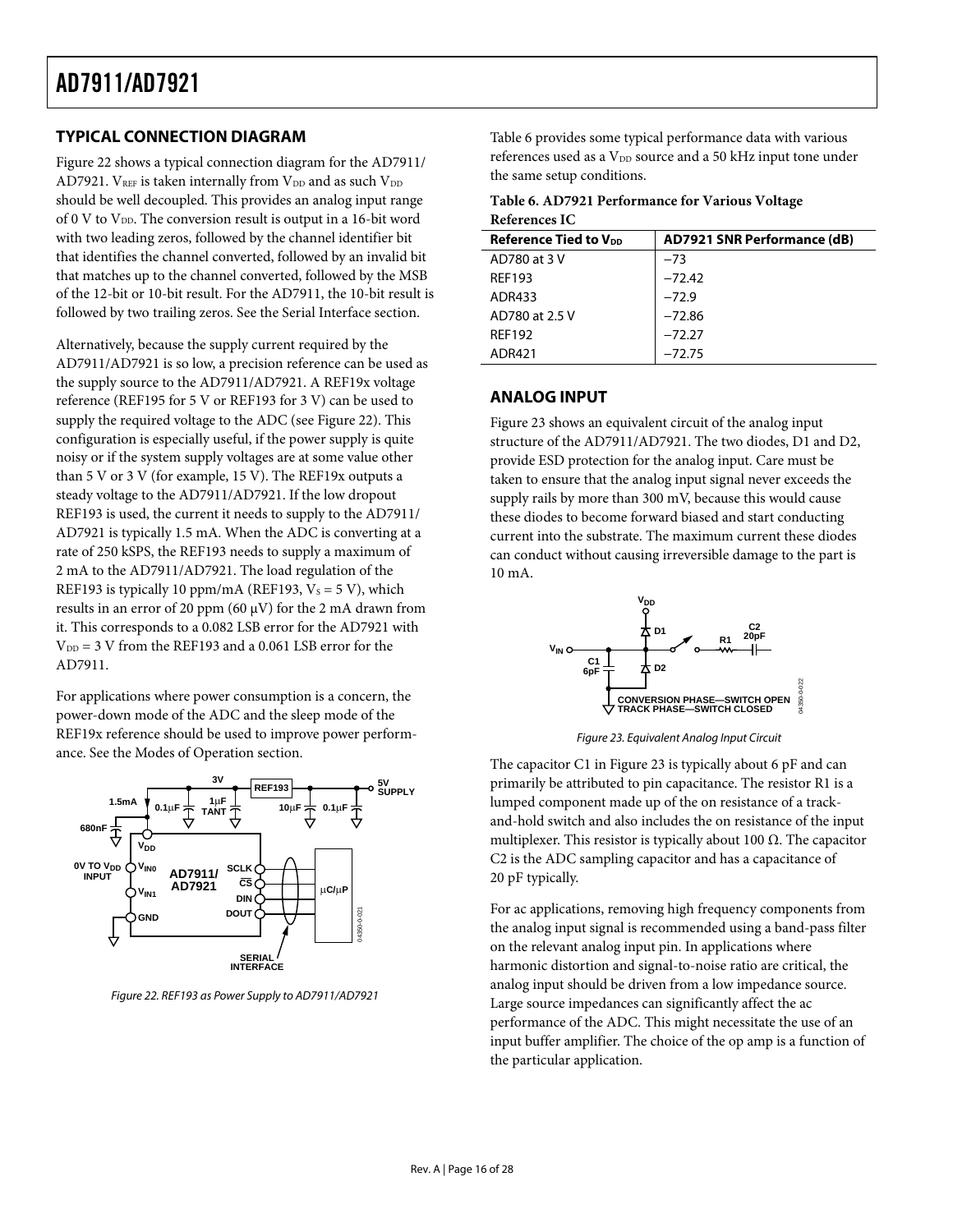<span id="page-16-1"></span><span id="page-16-0"></span>[Table 7](#page-16-2) provides some typical performance data with various **DIN INPUT** op amps used as the input buffer, and a 50 kHz input tone under the same setup conditions.

<span id="page-16-2"></span>

|                                                              | Table 7. AD7921 Performance for various hiput builers         |                                                                                                                                                                                                    |  |  |  |  |
|--------------------------------------------------------------|---------------------------------------------------------------|----------------------------------------------------------------------------------------------------------------------------------------------------------------------------------------------------|--|--|--|--|
| Op Amp in the Input<br><b>Buffer</b>                         | AD7921 SNR Performance (dB)<br>50 kHz Input, $V_{DD}$ = 3.6 V | The data is transferred into the part on the DI<br>time that the conversion result is read from the                                                                                                |  |  |  |  |
| Single op amps<br>AD8038<br>AD8510<br>AD8021<br>Dual op amps | $-72.79$<br>$-72.35$<br>$-72.2$                               | Only the third bit of the DIN word is used; the<br>by the ADC. The third MSB is the channel ide<br>identifies the channel to be converted on in the<br>$V_{IN0}$ (CHN = 0) or $V_{IN1}$ (CHN = 1). |  |  |  |  |
| AD712                                                        | $-72.68$                                                      | <b>MSB</b>                                                                                                                                                                                         |  |  |  |  |
| AD8022                                                       | $-72.88$                                                      | X<br>X<br><b>CHN</b><br>x<br><b>DON'T CARE</b>                                                                                                                                                     |  |  |  |  |

**Table 7. AD7921 Performance for Various Input Buffers** 

When no amplifier is used to drive the analog input, the source impedance should be limited to low values. The maximum source impedance depends on the amount of total harmonic distortion (THD) that can be tolerated. The THD increases as the source impedance increases and performance degrades (see [Figure 16](#page-13-2)).

#### **DIGITAL INPUTS**

The digital inputs applied to the AD7911/AD7921 are not limited by the maximum ratings that limit the analog input. Instead, the digital inputs applied can go to 7 V and are not restricted by the  $V_{DD}$  + 0.3 V limit as on the analog input. For example, if the AD7911/AD7921 are operated with a  $V_{DD}$  of 3 V, then 5 V logic levels could be used on the digital inputs. However, it is important to note that the data output on DOUT still has 3 V logic levels when  $V_{DD} = 3$  V. Another advantage of SCLK, DIN, and  $\overline{\text{CS}}$  not being restricted by the V<sub>DD</sub> + 0.3 V limit is that power supply sequencing issues are avoided. If  $\overline{\text{CS}}$ , DIN, or SCLK are applied before  $V_{DD}$ , then there is no risk of latch-up as there would be on the analog inputs, if a signal greater than 0.3 V were applied prior to  $V_{DD}$ .

The channel to be converted on in the next conversion is selected by writing to the DIN pin. Data on the DIN pin is loaded into the AD7911/AD7921 on the falling edge of SCLK. The data is transferred into the part on the DIN pin at the same time that the conversion result is read from the part.

Only the third bit of the DIN word is used; the rest are ignored by the ADC. The third MSB is the channel identifier bit, which identifies the channel to be converted on in the next conversion,  $V_{IN0}$  (CHN = 0) or  $V_{IN1}$  (CHN = 1).

| <b>MSB</b>                    |                               |        |        |                   | ø                              |
|-------------------------------|-------------------------------|--------|--------|-------------------|--------------------------------|
| $\overline{\phantom{a}}$<br>́ | $\overline{\phantom{a}}$<br>́ | 1 II V | v<br>A | <b>DON'T CARE</b> | c<br>S<br>ø<br><b>ASS</b><br>c |

Figure 24. AD7911/AD7921 DIN Word

#### **DOUT OUTPUT**

The conversion result from the AD7911/AD7921 is provided on this output as a serial data stream. The bits are clocked out on the SCLK falling edge at the same time that the conversion is taking place.

The serial data stream for the AD7921 consists of two leading zeros followed by the bit that identifies the channel converted, an invalid bit that matches up to the channel identifier bit, and the 12-bit conversion result with MSB provided first.

For the AD7911, the serial data stream consists of two leading zeros followed by the bit that identifies the channel converted, an invalid bit that matches up to the channel identifier bit, and the 10-bit conversion result with MSB provided first, followed by two trailing zeros.



Figure 25. AD7911/AD7921 DOUT Word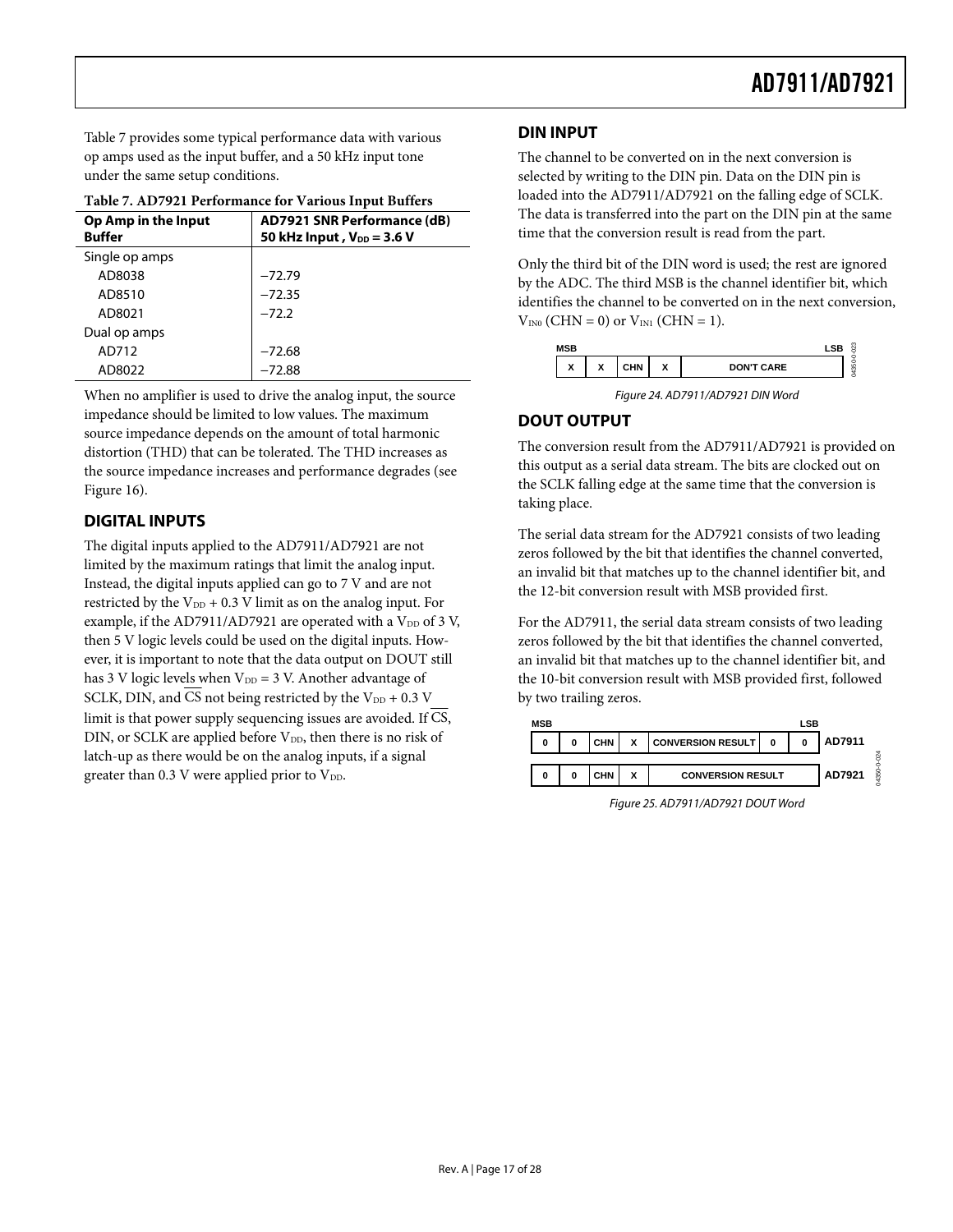### <span id="page-17-2"></span><span id="page-17-1"></span><span id="page-17-0"></span>MODES OF OPERATION

The two modes of operation of the AD7911/AD7921 are normal mode and power-down mode. The mode of operation is selected by controlling the logic state of the  $\overline{CS}$  signal. The point at which CS is pulled high after the conversion has been initiated determines whether the AD7911/AD7921 enter powerdown mode. Similarly, if already in power-down mode,  $\overline{\text{CS}}$  can control whether the device returns to normal operation or remains in power-down mode.

Power-down mode is designed to provide flexible power management options and to optimize the ratio of power dissipation to throughput rate for different application requirements.

#### **NORMAL MODE**

Normal mode is intended for the fastest throughput rate performance. The user does not have to worry about any power-up time, because the AD7911/AD7921 remain fully powered all the time. [Figure 26](#page-17-3) shows the operation of the AD7911/AD7921 in this mode.

The conversion is initiated on the falling edge of CS, as described in the Serial Interface section. To ensure that the part remains fully powered up at all times, CS must remain low until at least 10 SCLK falling edges have elapsed after the falling edge of  $\overline{CS}$ . If  $\overline{CS}$  is brought high any time after the 10th SCLK falling edge but before the end of tconvert, the part remains poweredup, but the conversion is terminated and DOUT goes back into three-state. For the AD7911/AD7921, a minimum of 14 and 16 serial clock cycles, respectively, are needed to complete the conversion and access the complete conversion result.

 $\overline{\text{CS}}$  can idle high until the next conversion or can idle low until  $\overline{CS}$  returns high sometime prior to the next conversion (effectively idling  $\overline{CS}$  low). Once a data transfer is complete (DOUT has returned to three-state), another conversion can be initiated after the quiet time, to use alapsed by bringing  $\overline{\text{CS}}$ low again.

#### **POWER-DOWN MODE**

Power-down mode is intended for use in applications where slower throughput rates are required. Either the ADC is powered down between each conversion, or a series of conversions can be performed at a high throughput rate and then the ADC is powered down for a relatively long duration between these bursts of several conversions. When the AD7911/AD7921 are in power-down mode, all analog circuitry is powered down.

To enter power-down mode, the conversion process must be interrupted by bringing  $\overline{CS}$  high any time after the second falling edge of SCLK and before the 10th falling edge of SCLK, as shown in [Figure 27](#page-18-1). Once  $\overline{CS}$  has been brought high in this window of SCLKs, then the part enters power-down mode, the conversion that was initiated by the falling edge of CS is terminated, and DOUT goes back into three-state. If  $\overline{\text{CS}}$  is brought high before the second SCLK falling edge, then the part remains in normal mode and does not power down. This helps to avoid accidental power-down due to glitches on the CS line.

To exit this mode of operation and power the AD7911/AD7921 up again, a dummy conversion is performed. On the falling edge of  $\overline{CS}$ , the device begins to power up and continues to power up as long as  $\overline{CS}$  is held low until after the falling edge of the 10th SCLK. The device is fully powered up once 16 SCLKs have elapsed and valid data results from the next conversion, as shown in [Figure 28](#page-18-2). If CS is brought high before the 10th falling edge of SCLK, then the AD7911/AD7921 go back into powerdown mode. This helps to avoid accidental power-up due to glitches on the  $\overline{\text{CS}}$  line or an inadvertent burst of 8 SCLK cycles while  $\overline{\text{CS}}$  is low. Therefore, although the device might begin to power up on the falling edge of  $\overline{\text{CS}}$ , it powers down again on the rising edge of  $\overline{CS}$ , as long as this occurs before the 10th SCLK falling edge.

<span id="page-17-3"></span>

Figure 26. Normal Mode Operation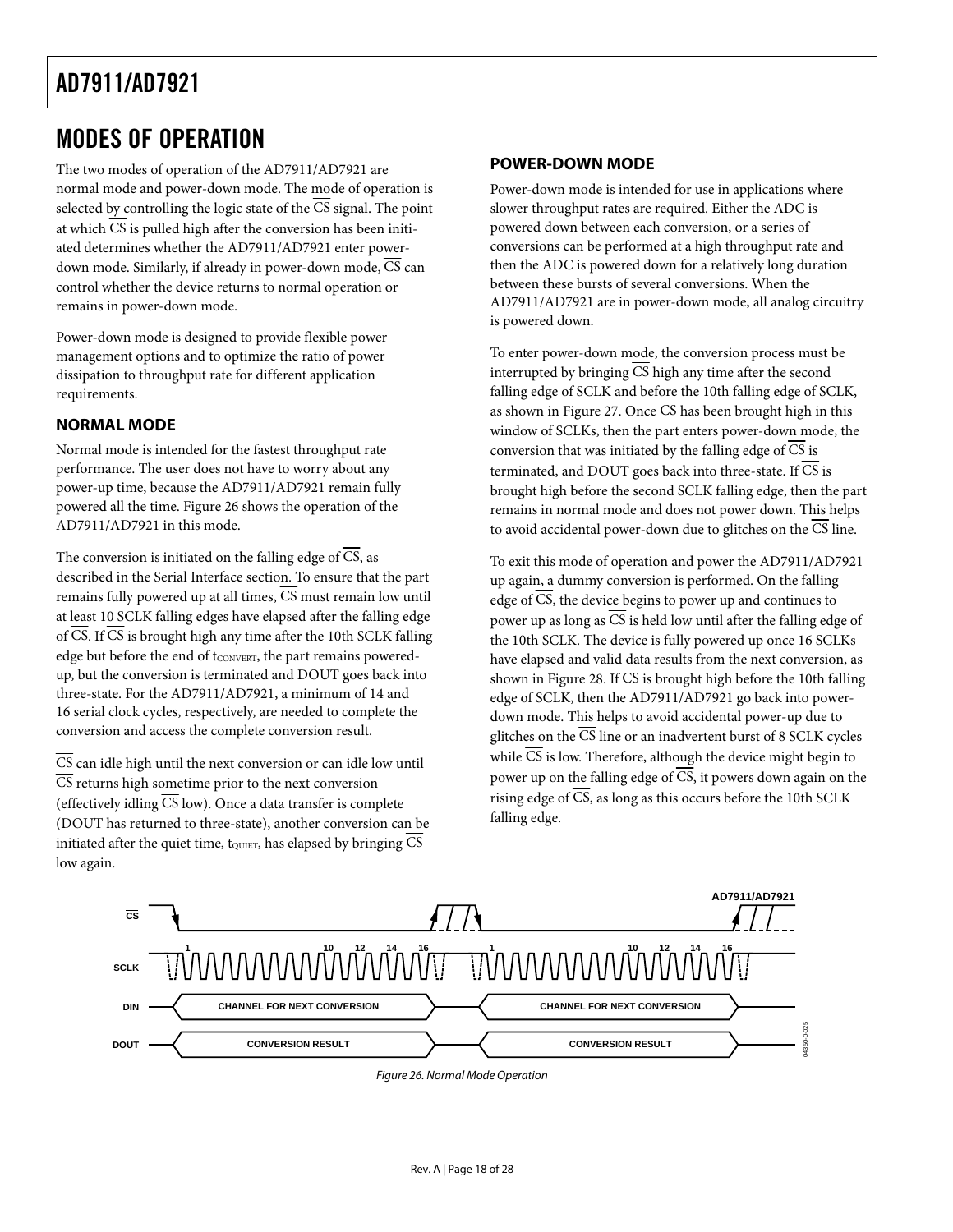<span id="page-18-0"></span>

Figure 27. Entering Power- Down Mode

<span id="page-18-1"></span>

Figure 28. Exiting Power-Down Mode

#### <span id="page-18-2"></span>**POWER-UP TIME**

The power-up time of the AD7911/AD7921 is 1 μs, which means that with any frequency of SCLK up to 5 MHz, one dummy cycle is always sufficient to allow the device to power up. Once the dummy cycle is complete, the ADC is fully powered up and the input signal is acquired properly. The quiet time, t<sub>QUIET</sub>, must still be allowed from the point at which the bus goes back into three-state after the dummy conversion to the next falling edge of CS. When running at a 250 kSPS throughput rate, the AD7911/AD7921 power up and acquire a signal within ±1 LSB in one dummy cycle.

When powering up from power-down mode with a dummy cycle, as in [Figure 28](#page-18-2), the track-and-hold that was in hold mode while the part was powered down returns to track mode on the fifth SCLK falling edge that the part receives after the falling edge of CS. This is shown as point A in Figure 28. At this point, the part starts to acquire the signal on the channel selected in the current dummy conversion.

Although at any SCLK frequency one dummy cycle is sufficient to power up the device and acquire  $V_{IN}$ , it does not necessarily mean that a full dummy cycle of 16 SCLKs must always elapse to power up the device and acquire  $V_{\text{IN}}$  fully. 1 µs is sufficient to power up the device and acquire the input signal. For example, if a 5 MHz SCLK frequency was applied to the ADC, the cycle time would be 3.2 μs. In one dummy cycle, 3.2 μs, the part would be powered up and  $V_{IN}$  acquired fully. However, after 1  $\mu$ s with a 5 MHz SCLK, only 5 SCLK cycles would have elapsed. At this stage, the ADC would be fully powered up. In this case, CS can be brought high after the 10th SCLK falling edge and brought low again after a time, to unitiate the conversion.

When power supplies are first applied to the AD7911/AD7921, the ADC can power up in either power-down mode or normal mode. Because of this, it is best to allow a dummy cycle to elapse to ensure that the part is fully powered up before attempting a valid conversion. Likewise, if the user wants to keep the part in power-down mode while not in use and to power up in power-down mode, then the dummy cycle can be used to ensure that the device is in power-down mode by executing a cycle such as that shown in [Figure 27](#page-18-1).

Once supplies are applied to the AD7911/AD7921, the powerup time is the same as when powering up from the power-down mode. It takes the part approximately 1 μs to power up fully in normal mode. It is not necessary to wait 1 μs before executing a dummy cycle to ensure the desired mode of operation. Instead, the dummy cycle can occur directly after power is supplied to the ADC. If the first valid conversion is then performed directly after the dummy conversion, care must be taken to ensure that adequate acquisition time has been allowed. When the ADC powers up initially after supplies are applied, the track-and-hold is in hold. It returns to track on the fifth SCLK falling edge that the part receives after the falling edge of CS.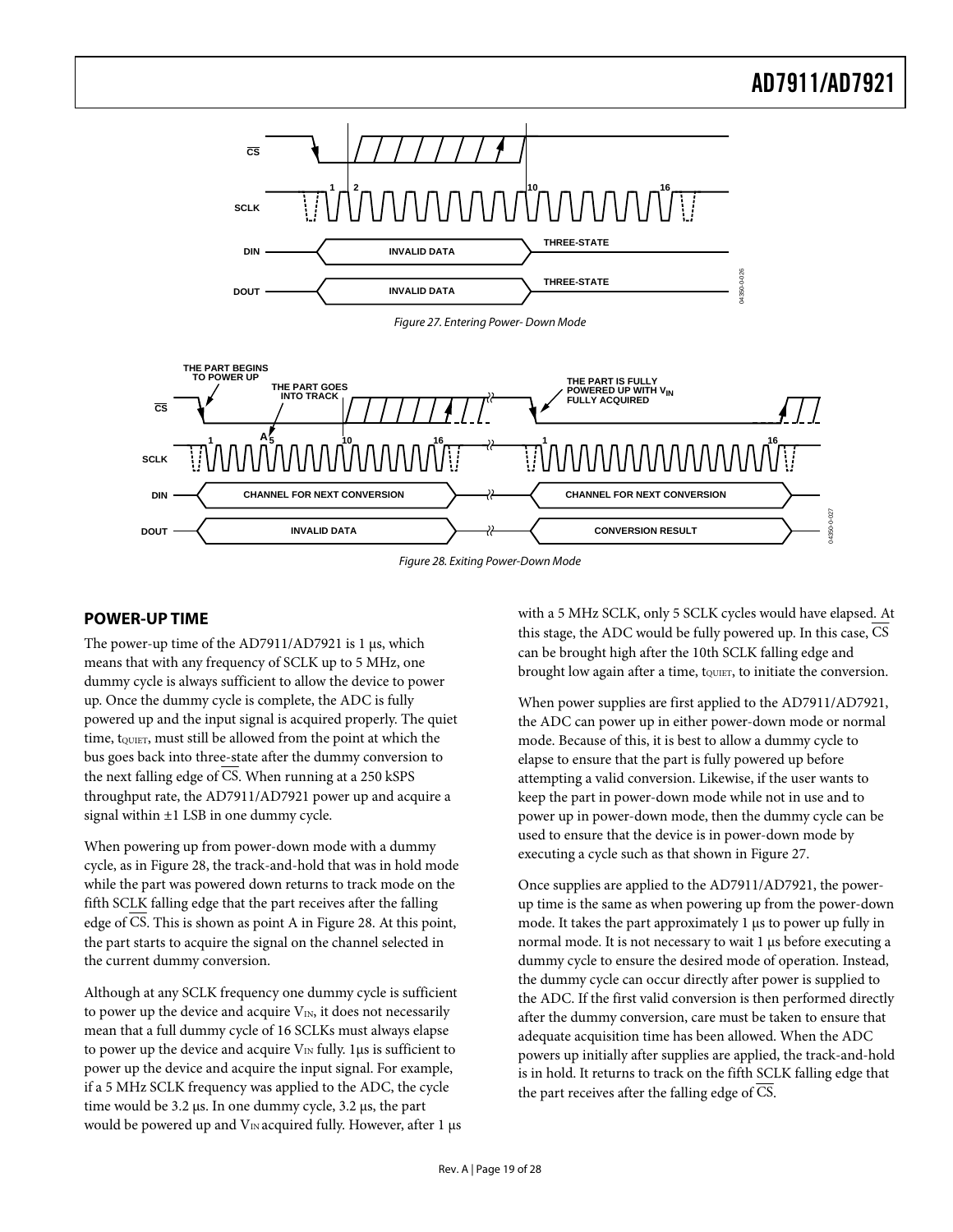#### <span id="page-19-1"></span><span id="page-19-0"></span>**POWER VS. THROUGHPUT RATE**

By using the power-down mode on the AD7911/AD7921 when not converting, the average power consumption of the ADC decreases at lower throughput rates. [Figure 29](#page-19-2) shows how, as the throughput rate is reduced, the device remains in its powerdown state longer and the average power consumption over time drops accordingly.

For example, if the AD7911/AD7921 are operating in a continuous sampling mode with a throughput rate of 50 kSPS and a SCLK of 5 MHz ( $V_{DD}$  = 5 V) and the devices are placed in power-down mode between conversions, then the power consumption is calculated as follows. The power dissipation during normal operation is 20 mW ( $V_{DD} = 5$  V). If one dummy cycle powers up the part between conversions (3.2 μs), and the remaining conversion time is another cycle (3.2 μs), then the AD7911/AD7921 dissipate 20 mW for 6.4 μs during each conversion cycle. If the throughput rate is 50 kSPS and the cycle time is 20 μs, then the average power dissipated during each cycle is

 $(6.4/20) \times (20 \text{ mW}) = 6.4 \text{ mW}$ 

<span id="page-19-2"></span>If  $V_{DD} = 3$  V, SCLK= 5 MHz, and the device is again in powerdown mode between conversions, then the power dissipation during normal operation is 6 mW. The AD7911/AD7921 now dissipate 6 mW for 6.4 μs during each conversion cycle. With a throughput rate of 50 kSPS, the average power dissipated during each cycle is

 $(6.4/20) \times (6 \text{ mW}) = 1.92 \text{ mW}$ 

In the previous examples, the power dissipation when the part is in power-down mode has not been taken into account, because the shutdown current is so low that it does not have any effect on the overall power dissipation value. [Figure 29](#page-19-2) shows the power consumption versus throughput rate when using the power-down mode between conversions with both 5 V and 3 V supplies.

Power-down mode is intended for use with throughput rates of approximately 120 kSPS and under, because higher sampling rates do not have a power saving in power-down mode.



Figure 29. Power Consumption vs. Throughput Rate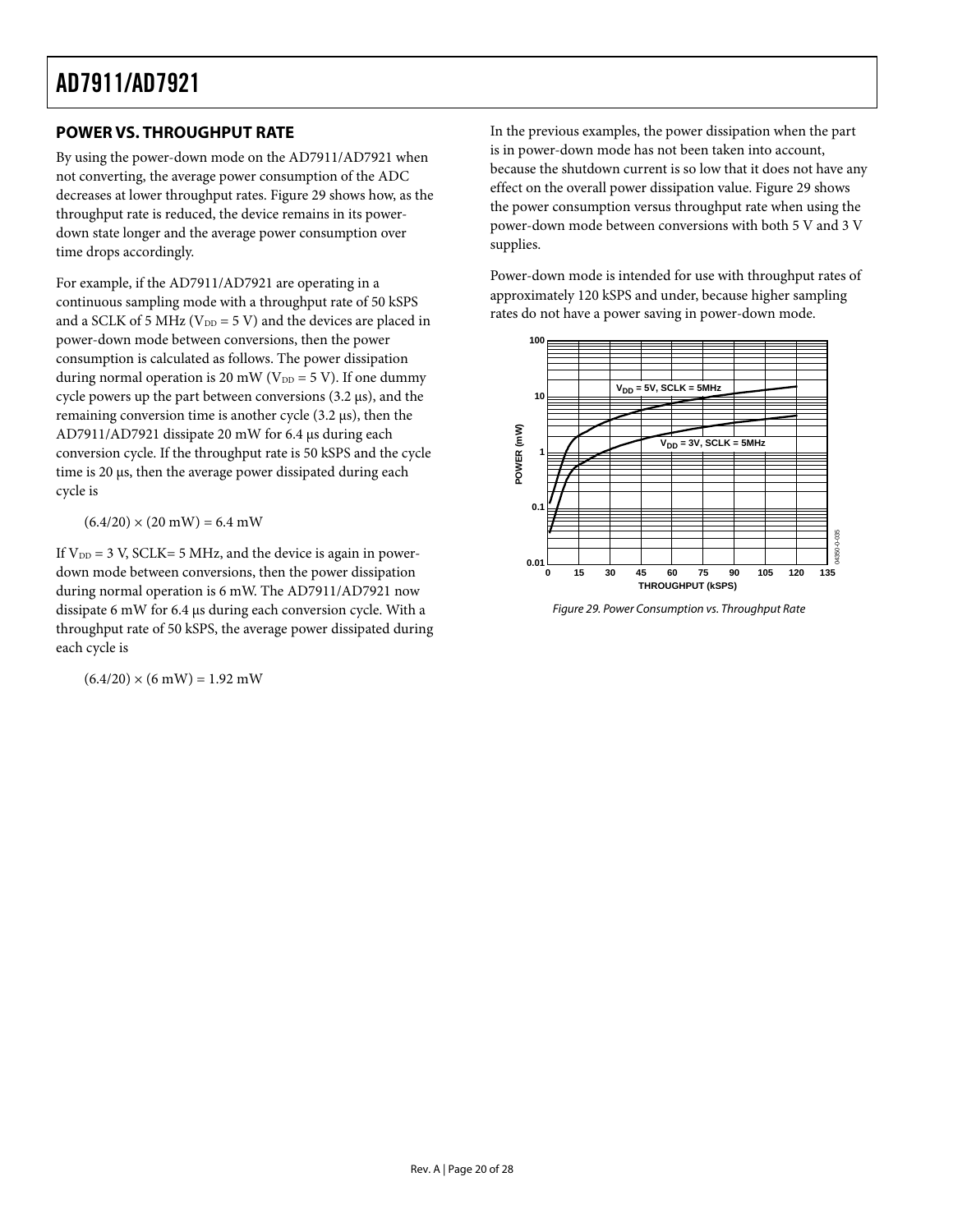### <span id="page-20-1"></span><span id="page-20-0"></span>SERIAL INTERFACE

[Figure 30](#page-20-2) and [Figure 31](#page-20-3) show the detailed timing diagrams for serial interfacing to the AD7921 and AD7911, respectively. The serial clock provides the conversion clock and also controls the transfer of information from the AD7911/AD7921 during conversion.

The CS signal initiates the data transfer and conversion process. The falling edge of  $\overline{CS}$  puts the track-and-hold into hold mode, takes the bus out of three-state, the analog input is sampled at this point, and the conversion is initiated.

For the AD7921, the conversion requires 16 SCLK cycles to complete. Once 13 SCLK falling edges have elapsed, the trackand-hold goes back into track on the next SCLK rising edge, as shown in [Figure 30](#page-20-2) at Point B. On the 16th SCLK falling edge, the DOUT line goes back into three-state. If the rising edge of CS occurs before 16 SCLKs have elapsed, then the conversion is terminated and the DOUT line goes back into three-state. Otherwise, DOUT returns to three-state on the 16th SCLK falling edge, as shown in Figure 30. Sixteen serial clock cycles are required to perform the conversion process and to access data from the AD7921.

For the AD7911, the conversion requires 14 SCLK cycles to complete. Once 13 SCLK falling edges have elapsed, the trackand-hold goes back into track on the next SCLK rising edge, as shown in [Figure 31](#page-20-3) at Point B.

If the rising edge of  $\overline{CS}$  occurs before 14 SCLKs have elapsed, then the conversion is terminated and the DOUT line goes back into three-state. If 16 SCLKs are considered in the cycle, DOUT returns to three-state on the 16th SCLK falling edge, as shown in [Figure 31](#page-20-3).

 $\overline{CS}$  going low clocks out the first leading zero to be read in by the microcontroller or DSP. The remaining data is then clocked out by subsequent SCLK falling edges beginning with the second leading zero. Therefore, the first falling clock edge on the serial clock has the first leading zero provided and also clocks out the second leading zero. The final bit in the data transfer is valid on the 16th falling edge, having been clocked out on the previous (15th) falling edge.

In applications with a slower SCLK, it is possible to read in data on each SCLK rising edge. In that case, the first falling edge of SCLK clocks out the second leading zero and it can be read in the first rising edge. However, the first leading zero that is clocked out when CS goes low is missed, unless it is not read in the first falling edge. The 15th falling edge of SCLK clocks out the last bit and it can be read in the 15th rising SCLK edge.

If  $\overline{\text{CS}}$  goes low just after the SCLK falling edge has elapsed,  $\overline{\text{CS}}$ clocks out the first leading zero as before and it can be read in the SCLK rising edge. The next SCLK falling edge clocks out the second leading zero and it can be read in the following rising edge.



Figure 30. AD7921 Serial Interface Timing Diagram

<span id="page-20-3"></span><span id="page-20-2"></span>

Figure 31. AD7911 Serial Interface Timing Diagram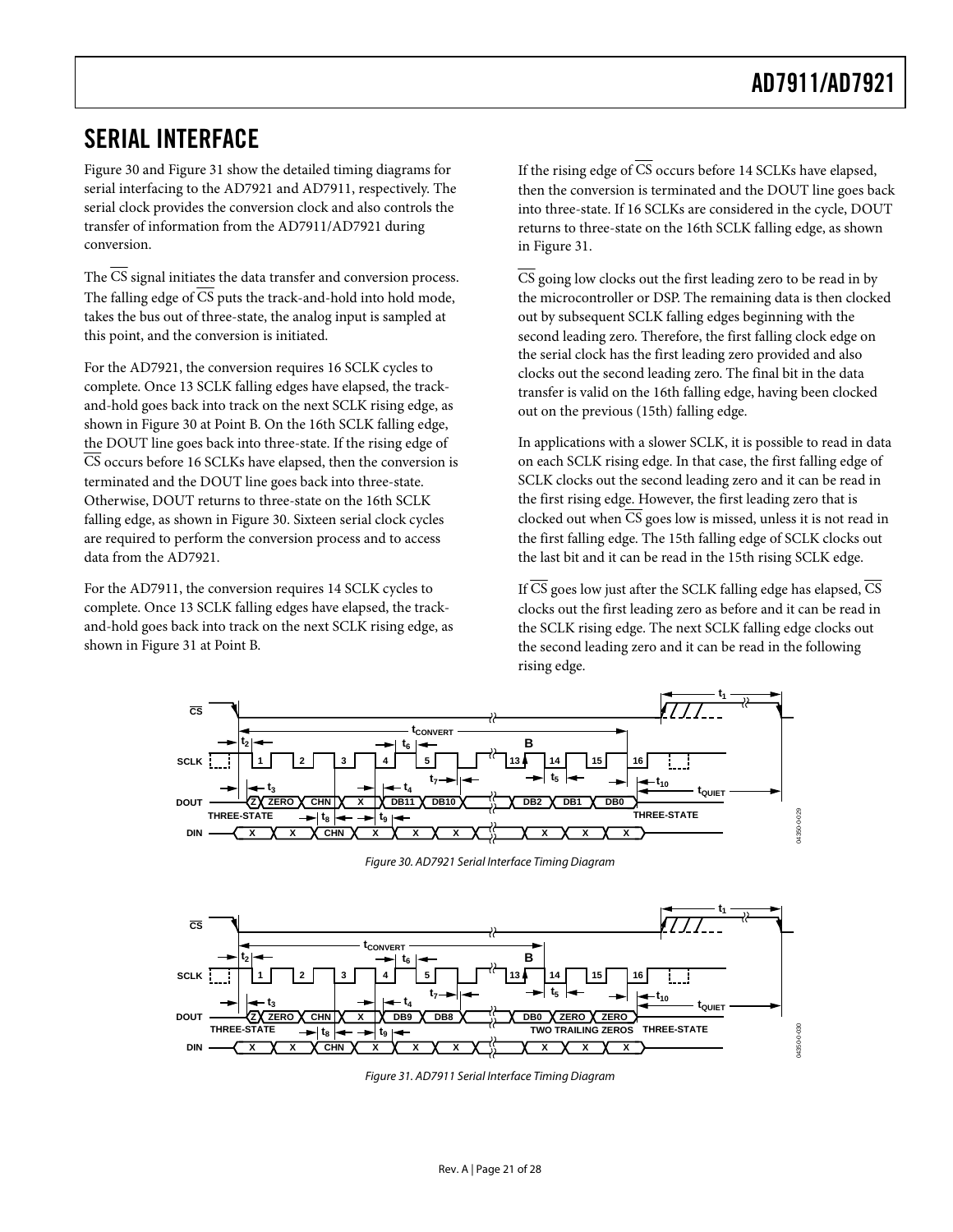#### <span id="page-21-0"></span>**MICROPROCESSOR INTERFACING**

The serial interface on the AD7911/AD7921 allows the parts to be directly connected to a range of microprocessors. This section explains how to interface the AD7911/AD7921 with some of the more common microcontroller and DSP serial interface protocols.

#### **AD7911/AD7921 to TMS320C541 Interface**

The serial interface on the TMS320C541 uses a continuous serial clock and frame synchronization signals to synchronize the data transfer operations with peripheral devices like the AD7911/AD7921. The  $\overline{\text{CS}}$  input allows easy interfacing between the TMS320C541 and the AD7911/AD7921 without any glue logic required. The serial port of the TMS320C541 is set up to operate in burst mode (FSM = 1 in the serial port control register, SPC) with the internal serial clock CLKX (MCM = 1 in the SPC register) and the internal frame signal  $(TXM = 1$  in the SPC register); therefore, both pins are configured as outputs. For the AD7921, the word length should be set to 16 bits ( $FO =$ 0 in the SPC register). This DSP allows frames with a word length of 16 bits or 8 bits only. In the AD7911, therefore, where 14 bits are required, the FO bit should be set up to 16 bits, and 16 SCLKs are needed. For the AD7911, two trailing zeros are clocked out in the last two clock cycles.

The values in the SPC register are as follows:

 $FO = 0$  $FSM = 1$  $MCM = 1$  $TXM = 1$ 

To implement the power-down mode on the AD7911/AD7921, the format bit, FO, can be set to 1, which sets the word length to 8 bits.

The connection diagram is shown in [Figure 32](#page-21-1). Note that, for signal processing applications, the frame synchronization signal from the TMS320C541 must provide equidistant sampling.

<span id="page-21-2"></span>

<span id="page-21-1"></span>

Figure 32. Interfacing to the TMS320C541

#### **AD7911/AD7921 to ADSP-218x**

The ADSP-218x family of DSPs are interfaced directly to the AD7911/AD7921 without any glue logic required. The SPORT control register should be set up as follows:

 $TFSW = RFSW = 1$ , alternate framing INVRFS = INVTFS = 1, active low frame signal  $D$ *TYPE* = 00, right-justify data  $ISCLK = 1$ , internal serial clock  $TFSR = RFSR = 1$ , frame every word  $IRFS = 0$ , set up RFS as an input  $ITFS = 1$ , set up TFS as an output SLEN = 1111, 16 bits for the AD7921 SLEN = 1101, 14 bits for the AD7911

To implement the power-down mode, SLEN should be set to 0111 to issue an 8-bit SCLK burst. The connection diagram is shown in [Figure 33](#page-21-2). The ADSP-218x has the TFS and RFS of the SPORT tied together, with TFS set as an output and RFS set as an input. The DSP operates in alternate framing mode and the SPORT control register is set up as described previously. The frame synchronization signal generated on the TFS is tied to CS and, as with all signal processing applications, equidistant sampling is necessary. However, in this example, the timer interrupt is used to control the sampling rate of the ADC and, under certain conditions, equidistant sampling might not be achieved.



**\*ADDITIONAL PINS OMITTED FOR CLARITY**

Figure 33. Interfacing to the ADSP-218x

The timer registers are loaded with a value that provides an interrupt at the required sample interval. When an interrupt is received, a value is transmitted with TFS/DT (ADC control word). The TFS is used to control the RFS and, therefore, the reading of data. The frequency of the serial clock is set in the SCLKDIV register. When the instruction to transmit with TFS is given, that is, TX0 = AX0, the state of the SCLK is checked. The DSP waits until the SCLK has gone high, low, and high again before transmission starts. If the timer and SCLK values are chosen such that the instruction to transmit occurs on or near the rising edge of SCLK, the data might be transmitted, or it might wait until the next clock edge.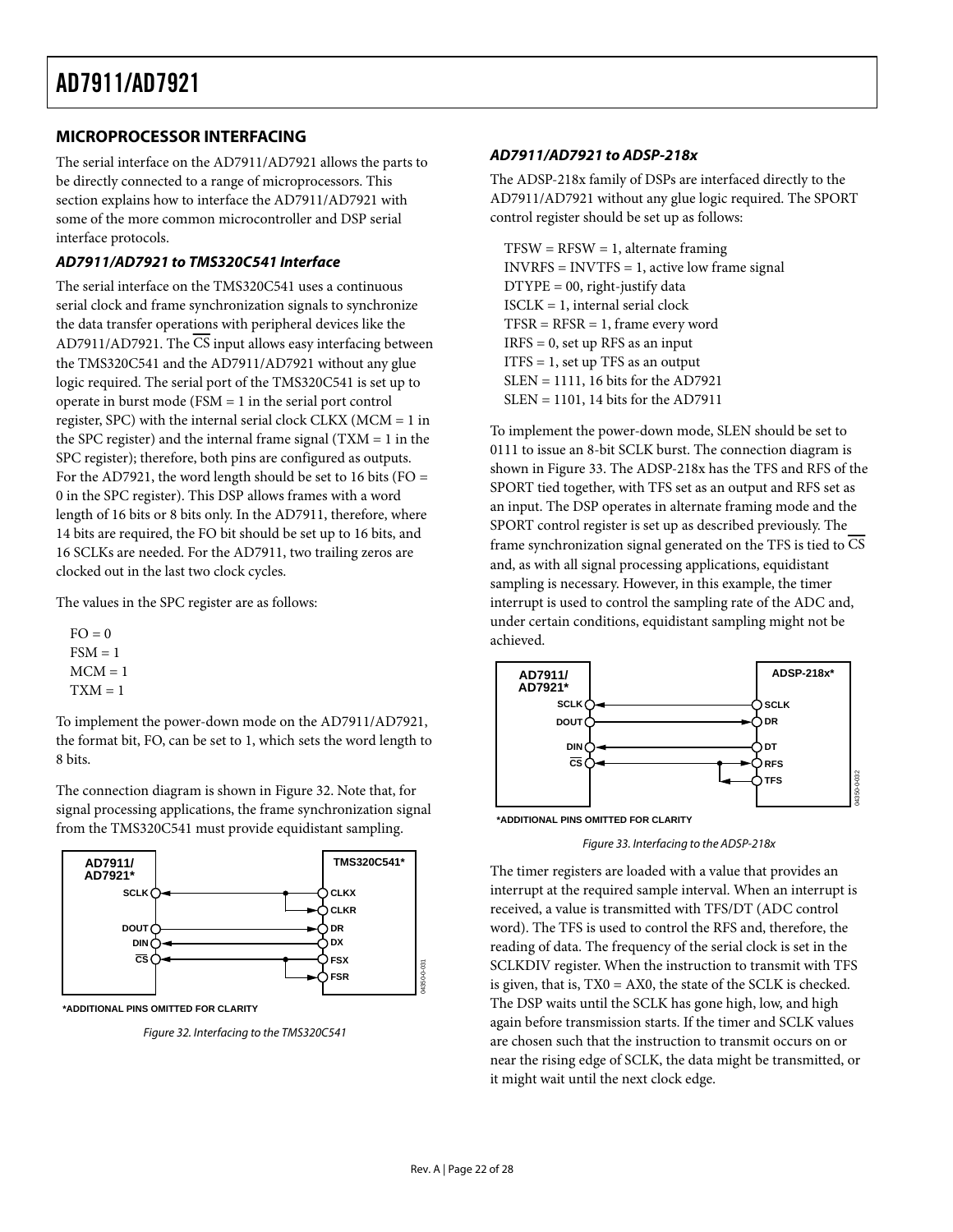For example, the ADSP-2189 has a master clock frequency of 40 MHz. If the SCLKDIV register is loaded with the value of 3, then an SCLK of 5 MHz is obtained, and eight master clock periods elapse for every one SCLK period. Depending on the throughput rate selected, if the timer register is loaded with the value 803 (803 + 1 = 804), then 100.5 SCLK occur between interrupts and subsequently between transmit instructions. This situation results in nonequidistant sampling, because the transmit instruction occurs on a SCLK edge. If the number of SCLKs between interrupts is a whole integer figure of *N*, then equidistant sampling is implemented by the DSP.

#### **AD7911/AD7921 to DSP563xx Interface**

The connection diagram in [Figure 34](#page-22-0) shows how the AD7911/ AD7921 can be connected to the SSI (synchronous serial interface) of the DSP563xx family of DSPs from Motorola. The SSI is operated in synchronous and normal mode (SYN = 1 and MOD = 0 in the Control Register B, CRB) with internally generated word frame sync for both  $Tx$  and  $Rx$  (Bits  $FSL1 = 0$ and FSL0 = 0 in the CRB). Set the word length in the Control Register A (CRA) to 16 by setting Bits  $WL2 = 0$ ,  $WL1 = 1$ , and WL0 = 0 for the AD7921. This DSP does not offer the option for a 14-bit word length, so the AD7911 word length is set up to 16 bits like the AD7921. For the AD7911, the conversion process uses 16 SCLK cycles, with the last two clock periods clocking out two trailing zeros to fill the 16-bit word.

<span id="page-22-0"></span>To implement the power-down mode on the AD7911/AD7921, the word length can be changed to 8 bits by setting Bits  $WL2 = 0$ ,  $WL1 = 0$ , and  $WL0 = 0$  in CRA. The FSP bit in the CRB register can be set to 1, which means that the frame goes

low and a conversion starts. Likewise, by means of the Bits SCD2, SCKD, and SHFD in the CRB register, the Pin SC2 (the frame sync signal) and SCK in the serial port are configured as outputs, and the MSB is shifted first.

The values are as follows:

 $MOD = 0$  $SYN = 1$ WL2, WL1, WL0 depend on the word length  $\text{FSL1} = 0, \text{FSL0} = 0$  $FSP = 1$ , negative frame sync  $SCD2 = 1$  $SCKD = 1$  $SHPD = 0$ 

Note that, for signal processing applications, the frame synchronization signal from the DSP563xx must provide equidistant sampling.



**\*ADDITIONAL PINS OMITTED FOR CLARITY**

Figure 34. Interfacing to the DSP563xx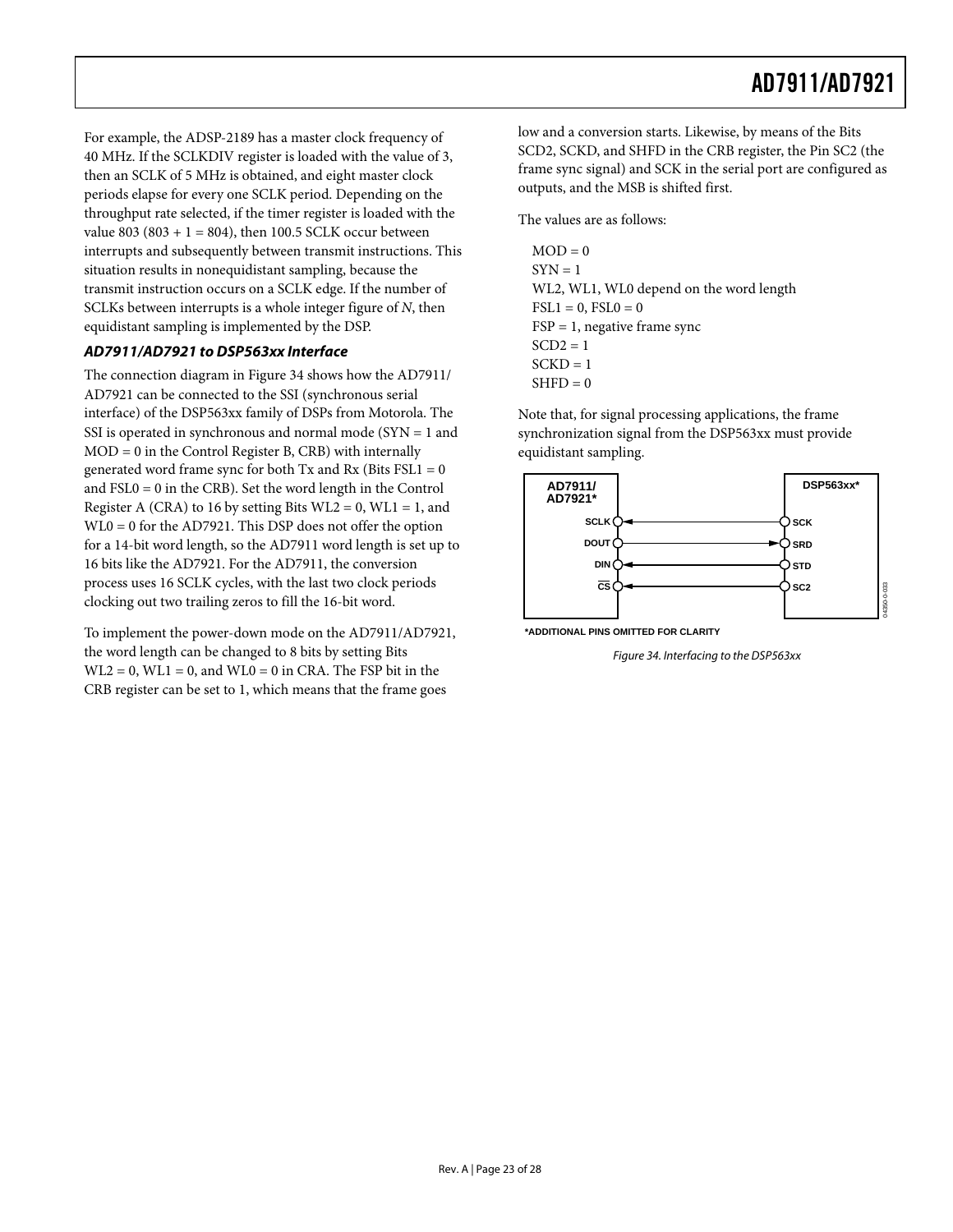# <span id="page-23-0"></span>APPLICATION HINTS

### **GROUNDING AND LAYOUT**

The printed circuit board that houses the AD7911/AD7921 should be designed such that the analog and digital sections are separated and confined to certain areas of the board. This facilitates the use of ground planes that can be separated easily. A minimum etch technique is generally best for ground planes, because it gives the best shielding. Digital and analog ground planes should be joined at only one place. If the AD7911/ AD7921 is in a system where multiple devices require an AGND-to-DGND connection, the connection should still be made at one point only, a star ground point that should be established as close as possible to the AD7911/AD7921.

Avoid running digital lines under the device, because these couple noise onto the die. The analog ground plane should be allowed to run under the AD7911/AD7921 to avoid noise coupling. The power supply lines to the AD7911/AD7921 should use as large a trace as possible to provide low impedance paths and reduce the effects of glitches on the power supply line. Fast-switching signals like clocks should be shielded with

digital ground to avoid radiating noise to other sections of the board, and clock signals should never be run near the analog inputs. Avoid crossover of digital and analog signals. Traces on opposite sides of the board should run at right angles to each other to reduce the effects of feedthrough through the board. A microstrip technique is by far the best, but is not always possible with a double-sided board. In this technique, the component side of the board is dedicated to ground planes, while signals are placed on the solder side.

Good decoupling is also very important. The analog supply should be decoupled with 10  $\mu$ F tantalum in parallel with 0.1  $\mu$ F capacitors to AGND. To achieve the best performance from these decoupling components, the user should endeavor to keep the distance between the decoupling capacitor and the V<sub>DD</sub> and GND pins to a minimum with short track lengths connecting the respective pins.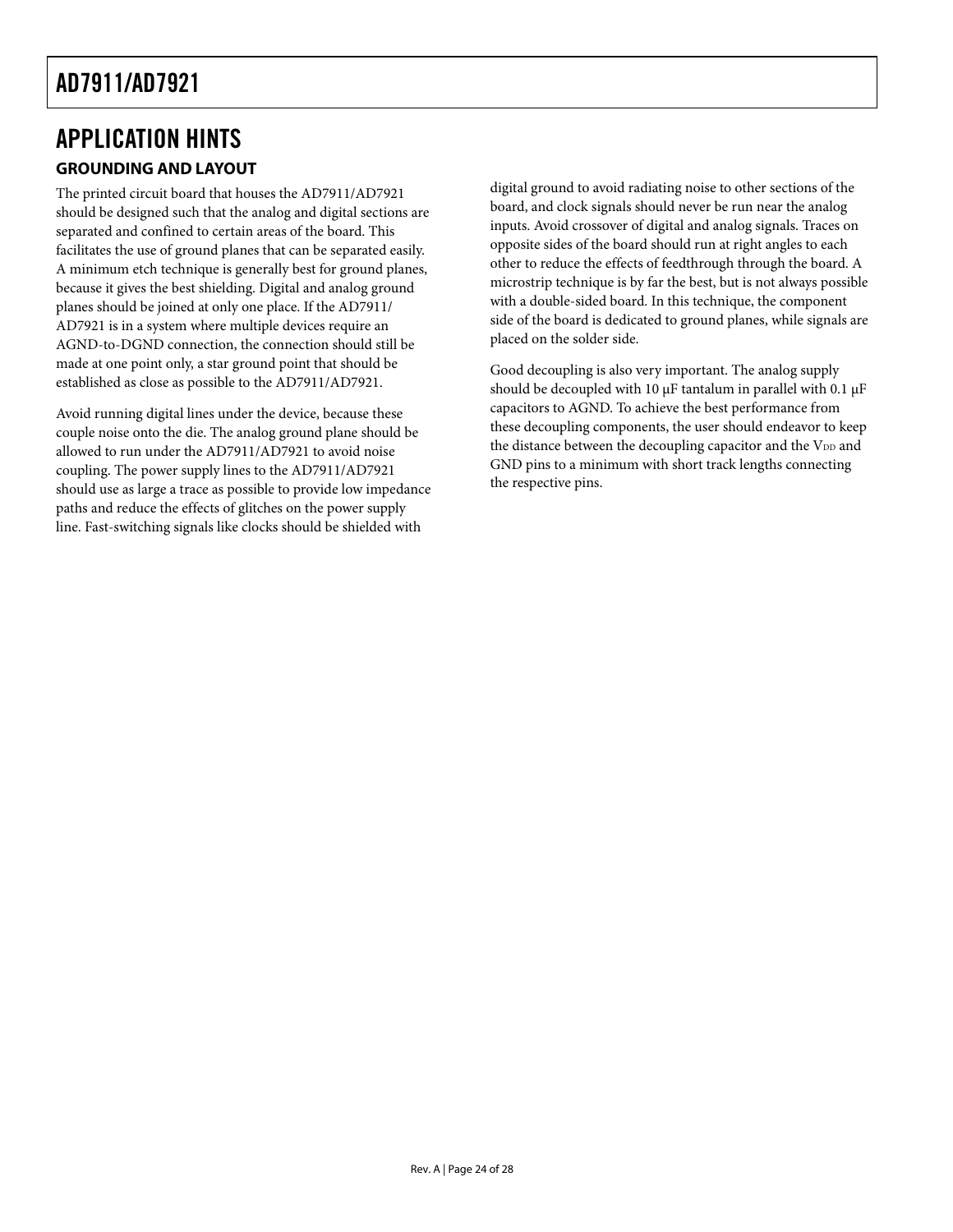### <span id="page-24-1"></span><span id="page-24-0"></span>OUTLINE DIMENSIONS



Dimensions shown in millimeters



Figure 36. 8-Lead Thin Small Outline Transistor Package [TSOT] (UJ-8) Dimensions shown in millimeters

#### **ORDERING GUIDE**

| Model <sup>1</sup> | <b>Temperature</b><br>Range        | Linearity<br>Error (LSB) $^2$ | Package<br><b>Description</b> | Package<br><b>Option</b> | <b>Branding</b> |
|--------------------|------------------------------------|-------------------------------|-------------------------------|--------------------------|-----------------|
| AD7911ARMZ         | $-40^{\circ}$ C to $+85^{\circ}$ C | $\pm 0.5$ max                 | 8-lead MSOP                   | RM-8                     | #C1J            |
| AD7911ARMZ-REEL    | $-40^{\circ}$ C to $+85^{\circ}$ C | $\pm 0.5$ max                 | 8-lead MSOP                   | <b>RM-8</b>              | #C1J            |
| AD7911ARM-REEL7    | $-40^{\circ}$ C to $+85^{\circ}$ C | $\pm 0.5$ max                 | 8-lead MSOP                   | <b>RM-8</b>              | #C1             |
| AD7911ARMZ-REEL7   | $-40^{\circ}$ C to $+85^{\circ}$ C | $\pm 0.5$ max                 | 8-lead MSOP                   | <b>RM-8</b>              | #C1             |
| AD7911AUJZ-R2      | $-40^{\circ}$ C to $+85^{\circ}$ C | $\pm 0.5$ max                 | 8-lead TSOT                   | $UJ-8$                   | #C1             |
| AD7911AUJZ-REEL7   | $-40^{\circ}$ C to $+85^{\circ}$ C | $\pm 0.5$ max                 | 8-lead TSOT                   | $UJ-8$                   | #C1J            |
| AD7921ARMZ         | $-40^{\circ}$ C to $+85^{\circ}$ C | $±1.5$ max                    | 8-lead MSOP                   | RM-8                     | #C1K            |
| AD7921ARMZ-REEL    | $-40^{\circ}$ C to $+85^{\circ}$ C | $±1.5$ max                    | 8-lead MSOP                   | <b>RM-8</b>              | #C1K            |
| AD7921ARMZ-REEL7   | $-40^{\circ}$ C to $+85^{\circ}$ C | $±1.5$ max                    | 8-lead MSOP                   | <b>RM-8</b>              | #C1K            |
| AD7921AUJZ-R2      | $-40^{\circ}$ C to $+85^{\circ}$ C | $±1.5$ max                    | 8-lead TSOT                   | $UJ-8$                   | #C1K            |
| AD7921AUJZ-REEL7   | $-40^{\circ}$ C to $+85^{\circ}$ C | $±1.5$ max                    | 8-lead TSOT                   | $UJ-8$                   | #C1K            |

 $1 Z =$  RoHS Compliant Part.

 $\overline{a}$ 

<sup>2</sup> Linearity error here refers to integral nonlinearity.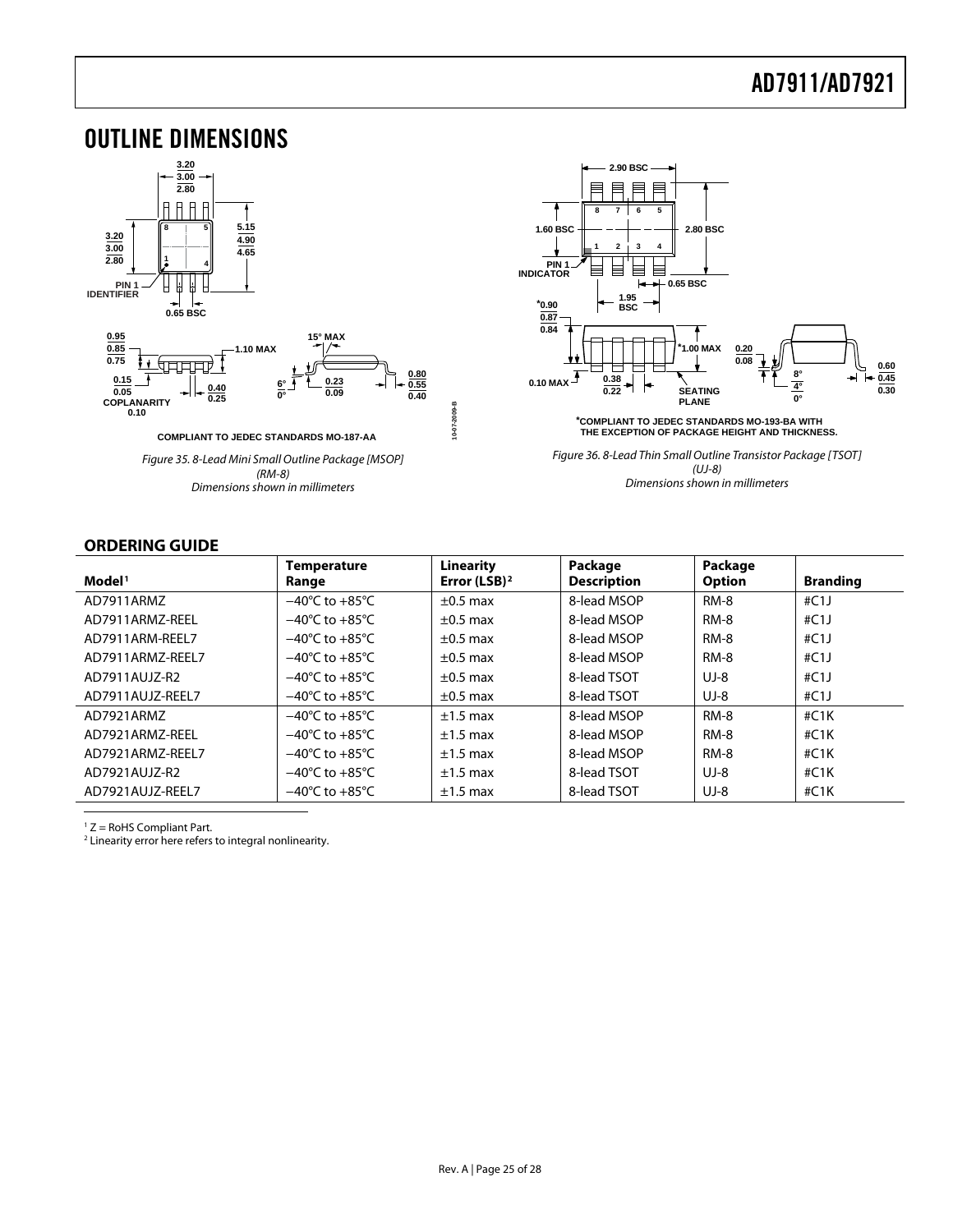### **NOTES**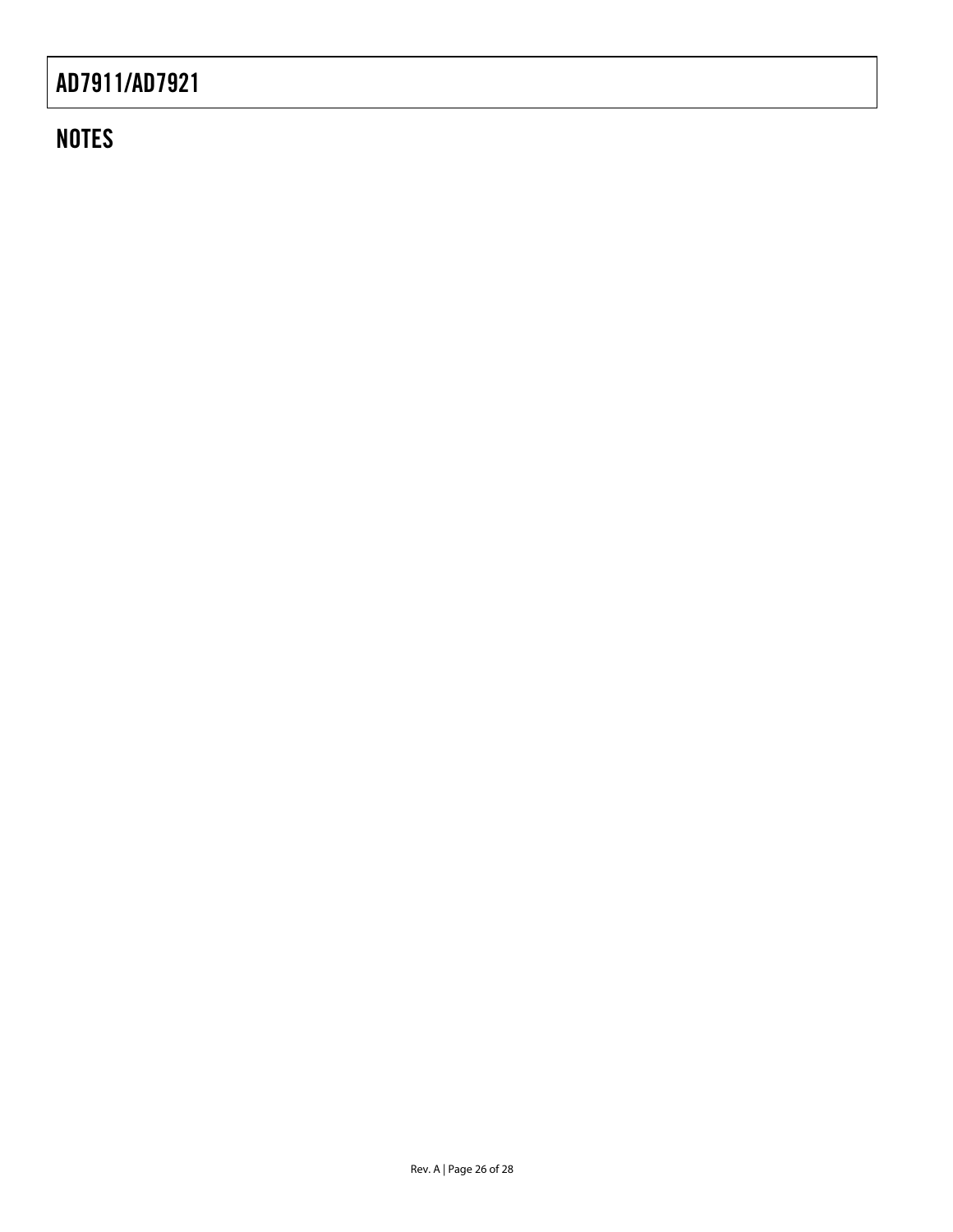### **NOTES**